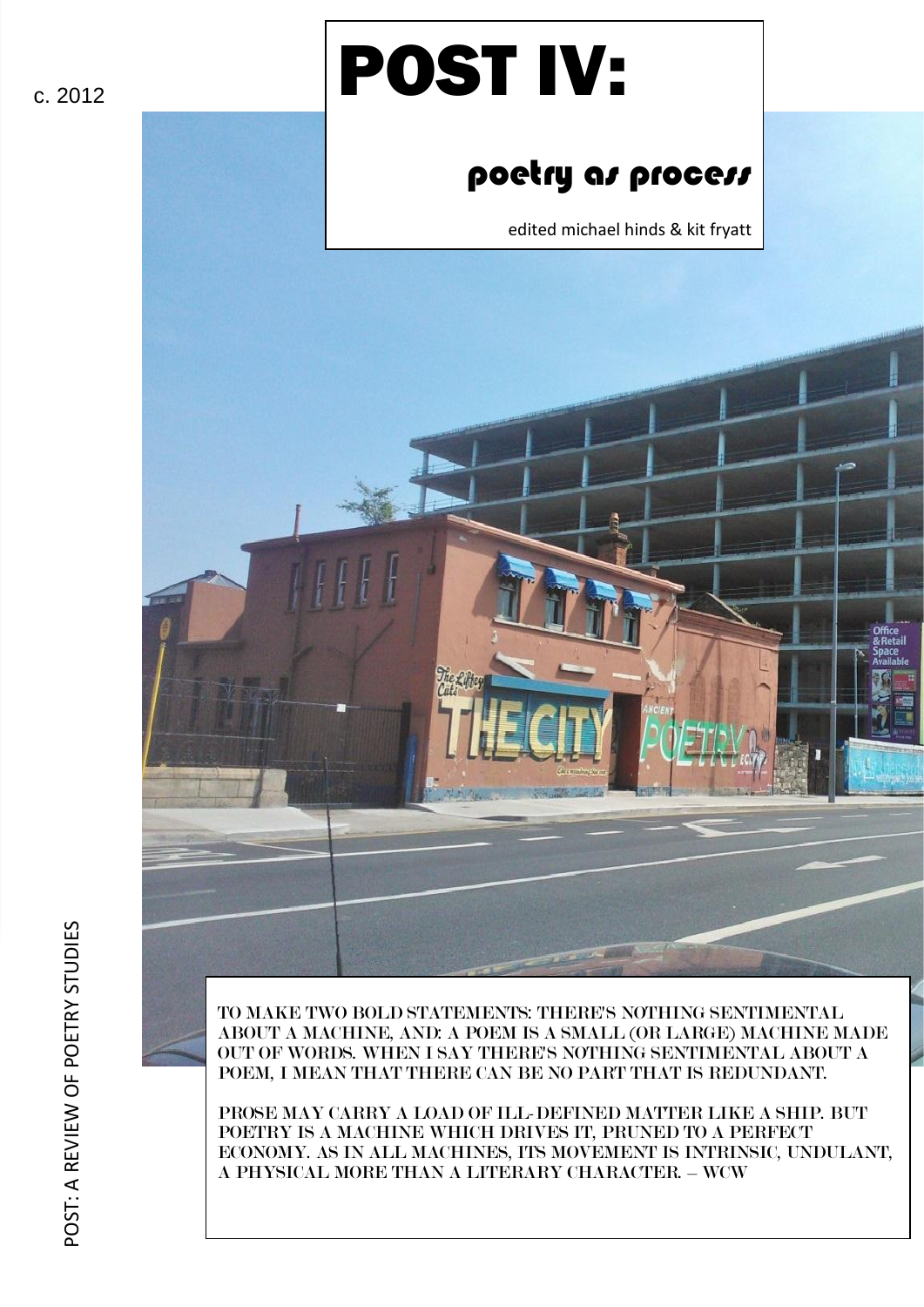**POST IV contents**

## **3 michael hinds & kit fryatt**

**editorial**

## **5 maria proitsaki**

**aesthetics versus politics in american poetry: the implications of the helen vendler versus rita dove controversy**

## **17 sophie mayer**

**origins and elements: on margaret tait's disappearing trick**

## **33 maurits knol**

**the poetry critic after auschwitz and adorno's** *nach*

## **43 amanda bell**

**appropriating the language of faith: calvinism as cultural construct in the poetry of kathleen jamie**

## **55 james heaney**

**'the value of agony': violence in the poetry of rafael alberti, 1930-9**

## **69 maurice devitt**

*girly man* **– poetry as reality TV**

## **81 annette skade**

**hatmaker: craft, language, music and performance in basil bunting's** *briggflatts.*

### **95alex runchman**

**reviews** *young australian poets: an anthology*

## **99 ian gray**

**sappho and fats waller on the way home from the pub**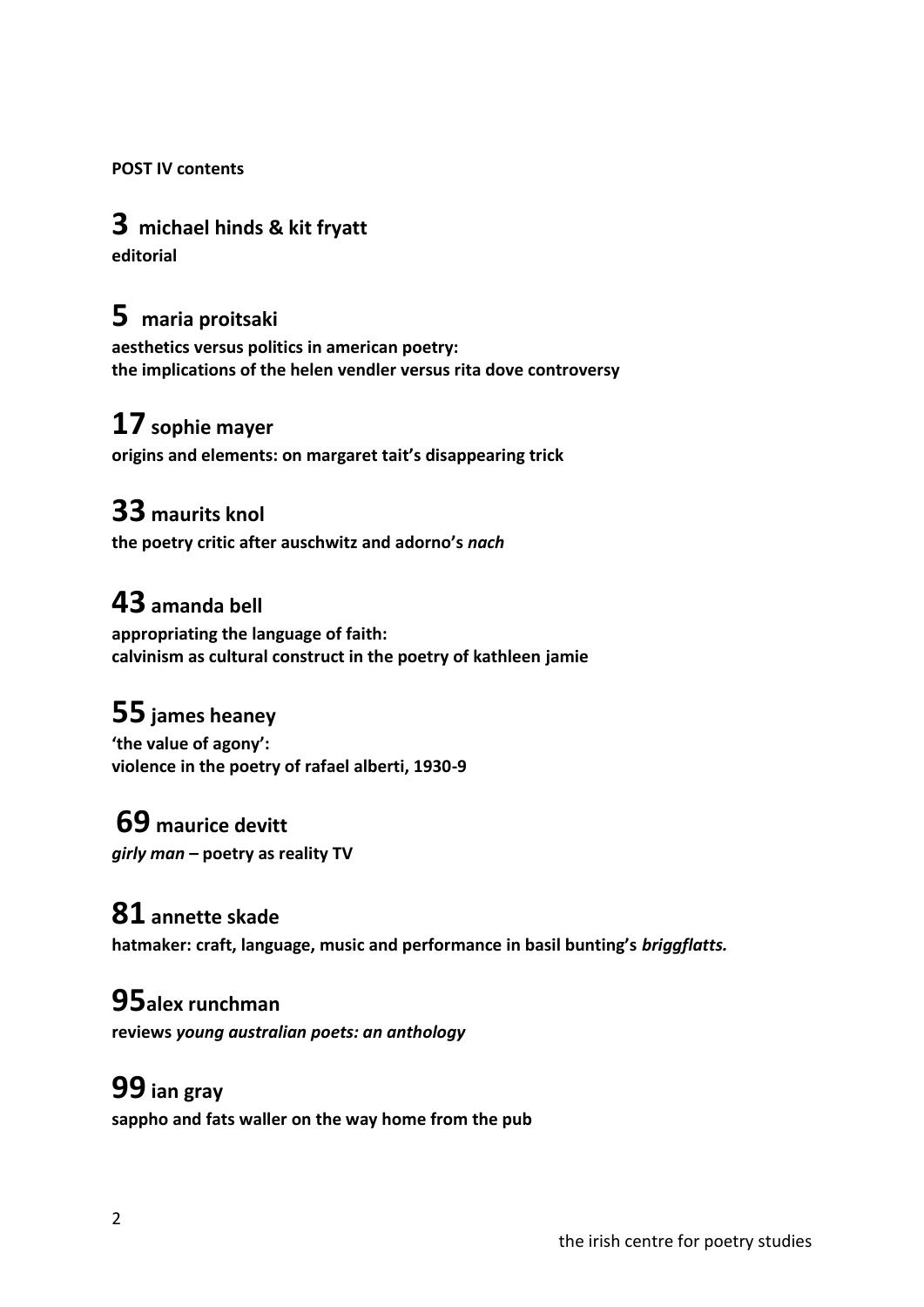#### **maurice devitt**

#### *girly man* **– poetry as reality TV**

For most poets the publication of a new collection is a rare and significant event, defining a further point on the arc of their writing life, which runs at a controlled, and largely parallel, distance from the highs and lows of their everyday life. Not Charles Bernstein. Not *Girly Man*.

Bernstein has a vision where poetry and life are asymptotic – poetry is not a series of discrete events stapled on to the life of the poet; poetry is a continuous shadow of that life, a shadow that is just a few beats behind. For Bernstein everything connects as he seems to live in an infinite cross-hatch of poetry and daily life – today it could be an after-school conversation with his son, Felix, a dinner party at Marjorie Perloff's or a call from Mei-mei Berssenbrugge, tomorrow it could be a poem.

While this approach has the advantage of a single unifying aesthetic, it opens up a greater risk around quality control as Bernstein's poetry seeks to track the mundane and humdrum as well as the surprising and inspiring. He seems to see this as a risk worth taking and side-steps any potential issue by adopting an approach to poetry which is both inductive and phenomenological – his fundamental position is that the perceived effectiveness of a poem is not determined by the quality of the inputs and inspiration, but by how the reader reacts to the final work – "poetry's power to evoke emotion is unrelated to any utilitarian idea of the meaning or ideas a poem conveys; rather the emotion is aroused by the sound of the words"(Bernstein, *Apoetics* 58).

So for Bernstein poetry is the portal through which he observes and responds to the world, although recognising the limitations of language, time and truth. While language<sup>1</sup> is the essence of how we express ourselves, it often falls short when seeking to describe a musical or visual arts experience – the art critic plays an important role but can never fully communicate what it was like to *be there*. Language is only one dimension of our sensory experience and while advances in Neuro-Linguistic Programming have shown how words can actively create meaning and emotion, language on its own can't fully describe our world. For this reason *Girly Man* is littered with links to other sensory experiences, particularly music and visual art, as Bernstein seeks to "develop more fully the latticework of those involved in aesthetically related activity"(Andrews and Bernstein ix).

*Girly Man*, published in 2006, is Bernstein's fifteenth full collection of poetry, in a prolific writing career which started with his first collection, *Asylums* in 1975. Always considered an innovative and radical thinker about poetry, he has also written extensively about the theory of poetics and is probably best known for his seminal role, with Bruce Andrews, in the foreground of the Language poetry movement – in 1978 Andrews and Bernstein founded L=A=N=G=U=A=G=E magazine which they edited for 13 issues between

 $1$  Bernstein tends to use the word "language" to encapsulate all forms of creative expression and differentiates poetry as "the art of (verbal) language" (Bernstein, *Attack of the Difficult Poems* 227). However, in this critique I use "language" to denote simply spoken or written expression.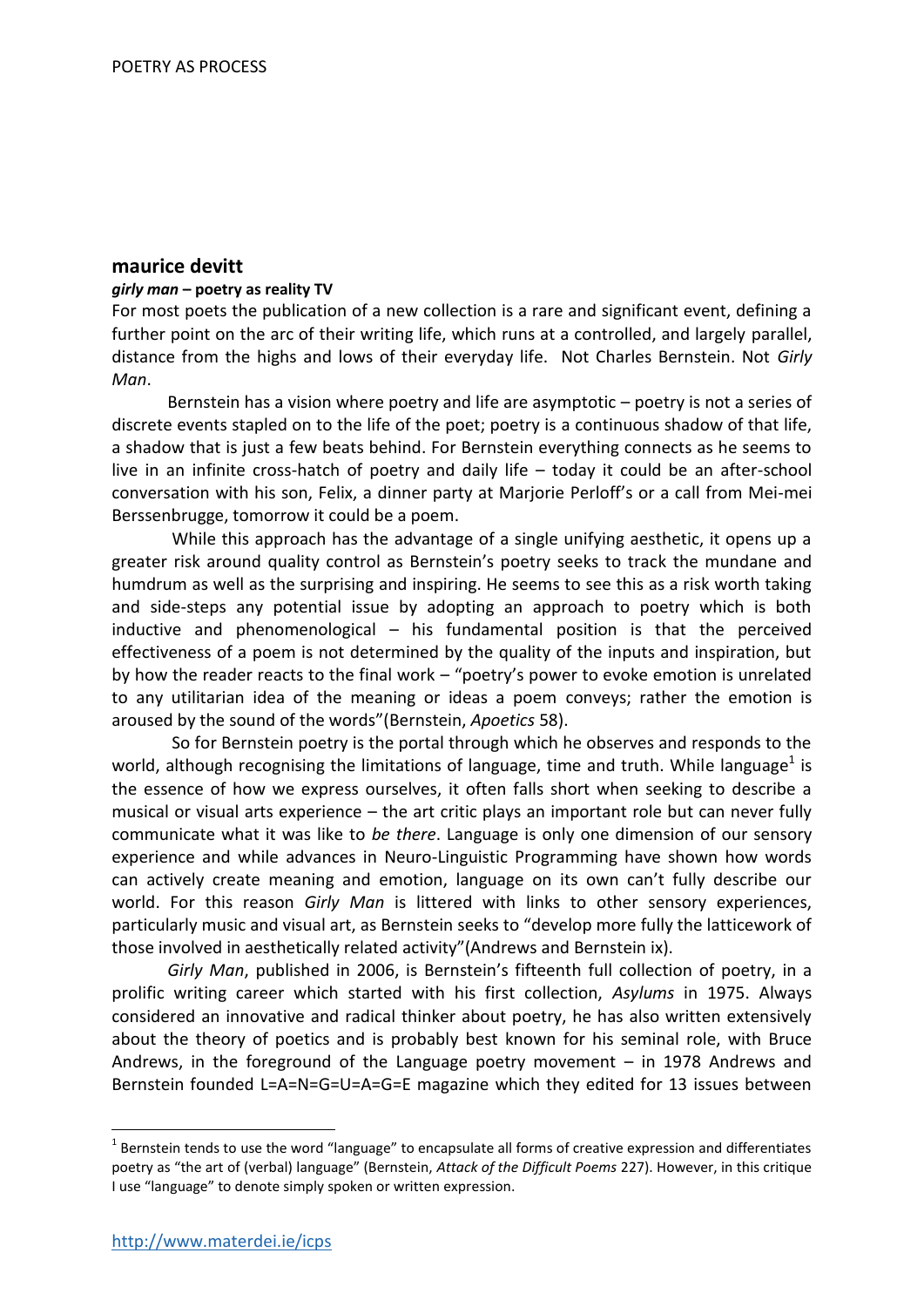1978 and 1981 and which became a lightning-rod for all that was new and radical about poetry during that time.

The term *Girly Man* was originally spawned by the comedians, Dana Carvey and Kevin Nealon, for a series of satirical sketches about two Austrian bodybuilders, Hans and Franz, on *Saturday Night Live* in the late 1980s. However, its provenance is more normally associated with Arnold Schwarzenegger, who borrowed the term, and used it extensively, perhaps most notably at the 2004 Republican National Convention, as a pejorative term for people who didn't support that party's singular vision for America (Schwarzenegger 3).

The cover art for the collection is a painting by Susan Bee, Bernstein's wife, entitled *Fleurs Du Mal (Flowers of Evil)*, a rather arty title for what looks like a promotional poster for a 1950s B-movie possibly titled *The Scientist and the Show-girl*. Bernstein continued this Bmovie connection in the title of his recent book of essays and inventions, *Attack of the Difficult Poems,* possibly reflecting his ongoing interest in popular culture and his constant desire to avoid the perceived elitism of poetry. The other connection here is that *Fleurs du Mal* was the title of the most significant collection by the French poet, Charles Baudelaire, a poet who Bernstein originally admired as "a crucial poet in terms of what we call the modern history of the representation of the everyday"( Bernstein, "Attack of the Difficult Poems" 176), although later believing that Baudelaire had fallen short because he never fully integrated with the ordinary, as he continued to observe it "from his own point of detached privilege"(177)

Flicking through the collection the first impression is that it is unusually long. However, reading Bernstein's own extensive "Notes and Acknowledgements" at the back of the book it quickly becomes clear that *Girly Man* is essentially a collection of collections – the book is in seven sections each of which has been published previously, either as a pamphlet or as a series of individual poems. Prior to the recent publication of his first book of selected poems, *All the Whiskey in Heaven*, Bernstein had believed that each of his books was "a constellation of chosen poems that give the book a specific gravity"(Sanders 6) and for this reason he "couldn't imagine excerpting parts of those books; it would be as if you asked a novelist to do a selected paragraphs."(Sanders 6). This probably explains why Bernstein decided to collate such an extensive and stylistically-varied collection, a collection that now feels like the genome of this important period in American life. It might also explain his choice of title, as he seeks to herd the various strands of reflection under a term that can succinctly capture the *zeitgeist,* albeit ironically*.* Respecting these completist tendencies, I have also taken the view that a balanced review of the work requires a critique which forensically plots Bernstein's latticework of meanings and connections.

As we start to examine the book in more detail, we see that *Girly Man* is essentially the programme for a far more extensive and dynamic world, one which cannot be fully represented by the flat words on the page. Charles Bernstein is convinced of a world where technology, through the medium of hypertext, has created a multi-dimensional opportunity for creative expression and believes that it is important his poetry will help to provide the key. While *Girly Man* can be read in isolation as simply another expansive and erudite poetry collection, it achieves true exponential value as it reaches beyond the words on the page through both the dedicated micro-site on the website of the Electronic Poetry Centre and the specific links to other media happenings, whether in the shape of the visual art of Richard Suttle and Mimi Gross, or the music of Ben Yarmolinsky and (the other) Charles Bernstein. In the "Notes and Acknowledgements" at the end of the collection Bernstein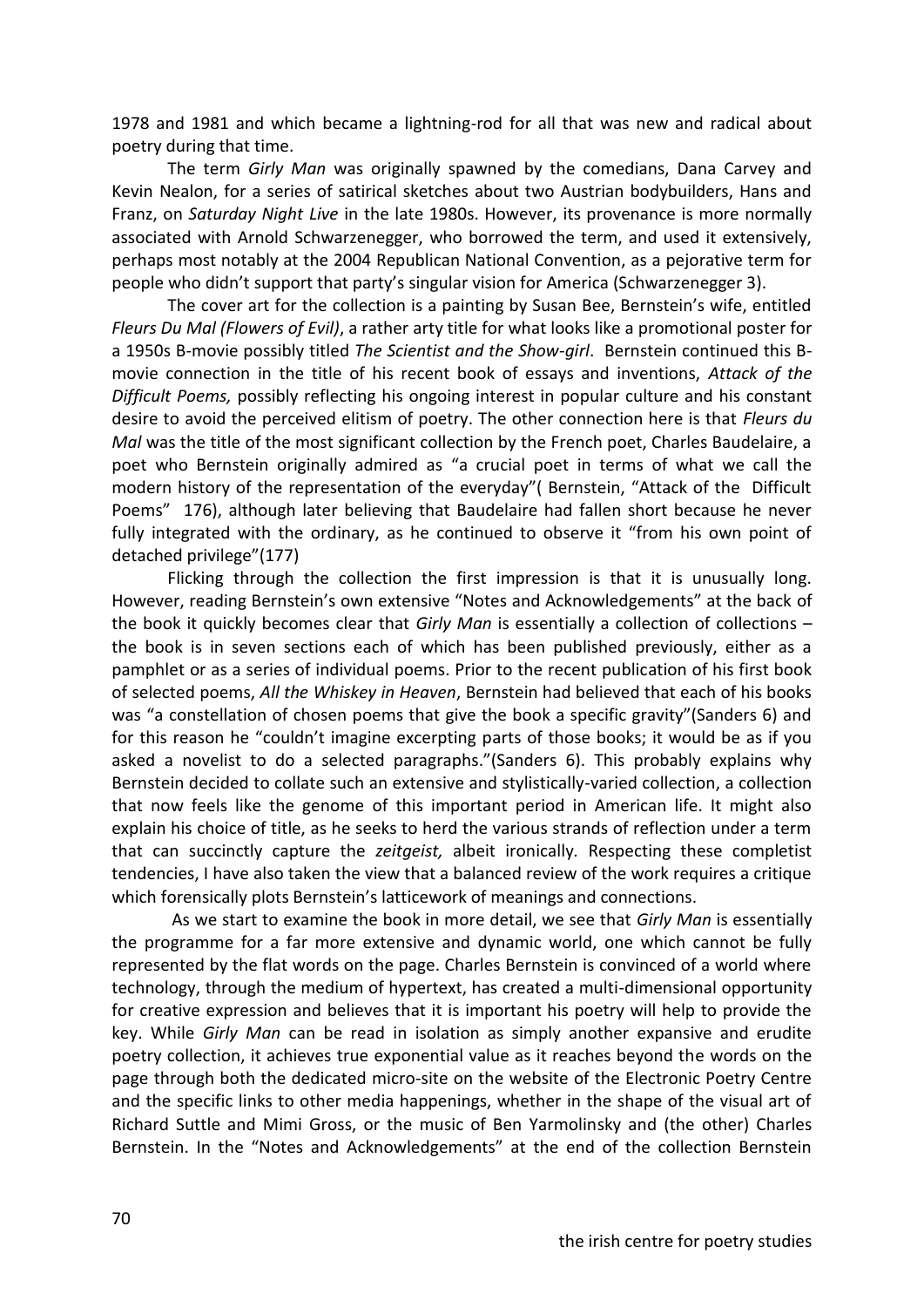encourages the reader to visit the website, thereby hoping to create a dynamically evolving environment for the collection.

The first section of *Girly Man* is entitled *Lets Just Say* and is comprised of four poems written in the spring and summer of 2001, and published as a pamphlet in 2003. The title sounds tentative and conciliatory, and the poems are presented in a quite matter-of-fact tone. However, like a lot of Bernstein's work they are riven with irony. *In Particular* is actually not particular at all and through the music of repetition, internal rhyme ("A Montenegrin taking Excedrin"<sup>2</sup> (63)) and variously ingenious or inane word-play ("A Czech man in a check suit"(77) or "A Syrian swami on Lake Origami"(59)) Bernstein has created a hymn to diversity. While the poem was written long before the full collection was conceived it is a very effective opening poem, both in the widescreen tableau it creates and the anticipation of the swarming, Breughel-like scenes which will be played out in the second section of the book, set in the wake of 9/11. There is also a sense of melancholy, or maybe even nullity, as the poem circles in on itself, starting and ending at the same point, the flat, discursive tone seeming to reflect the futility and interchangeability of everyday tasks.

The tone of "Thank You for Saying Thank You" is stridently satirical, visiting a topic that has been a favourite of Bernstein's since the days of the L-A-N-G-U-A-G-E movement – the challenge of the "difficult poem". By addressing the reader directly he draws us into the debate and forces us to take a position. Using very controlled parsing of plain speech and a short line, the poem reads like a very open, assertive defence of the "accessible poem"(2). However, while it is a "totally / accessible poem"(1-2) most of Bernstein's other claims in the poem are deliciously untrue: it is not "all about / communication"(24-25) nor does it say "just what / it says"(90-91). It is like Bernstein is miming the poem into a mirror, with the growing belief that the opposite of every assertion is true. The reader is left with the disconsolate view that if this is accessible poetry I don't want it or, as Bernstein cautioned in his essay, "The Difficult Poem", "Readers of difficult poems also need to beware of the tendency to idealize the accessible poem. Keep in mind that a poem may be easy because it is not saying anything."(Bernstein, *Attack of the Difficult Poems* 5).

In the title poem of the section Bernstein returns to repetition and off-kilter epigrams to de-stabilise our thinking. The anaphora of "Let's Just Say…" creates a very insistent, incantatory rhythm while the double-spacing means every proposition stands alone and hangs for seconds before we read the next. The choice of the tentative, vernacular "Let's Just Say…" gives greater power to the propositions that follow, each of which playfully trips our expectations of language and logic: "Lets just say that every time you fall you never hit the ground"(1), "Lets just say that sometimes a rose is just a read flower"(8), as Bernstein seeks to work at "angles to the strong tidal pull of an expected sequence of a sentence"(*Contents Dream* 38). The litany also touches on deeper issues of language as it, questions representative norms, "Let's just say that green is always a reflection of the idea of green"(11), challenges the accepted meaning of common expressions, "Let's just say that pretty ugly is an aspiring oxymoron"(28) and flags the double-edge of language, "Let's just say that mankind suffers its language"(25), a theme that re-emerges throughout the work.

The final untitled poem in the section has echoes of the earlier poems in its pounding repetition of "& every…", its short line and its circular narrative. It opens like a fairy-tale as it declares that "every lake has a house"(1) and evokes memories of childhood

**<sup>.</sup>** 2 All poems quoted are from *Girly Man*, Chicago: University of Chicago Press, 2006.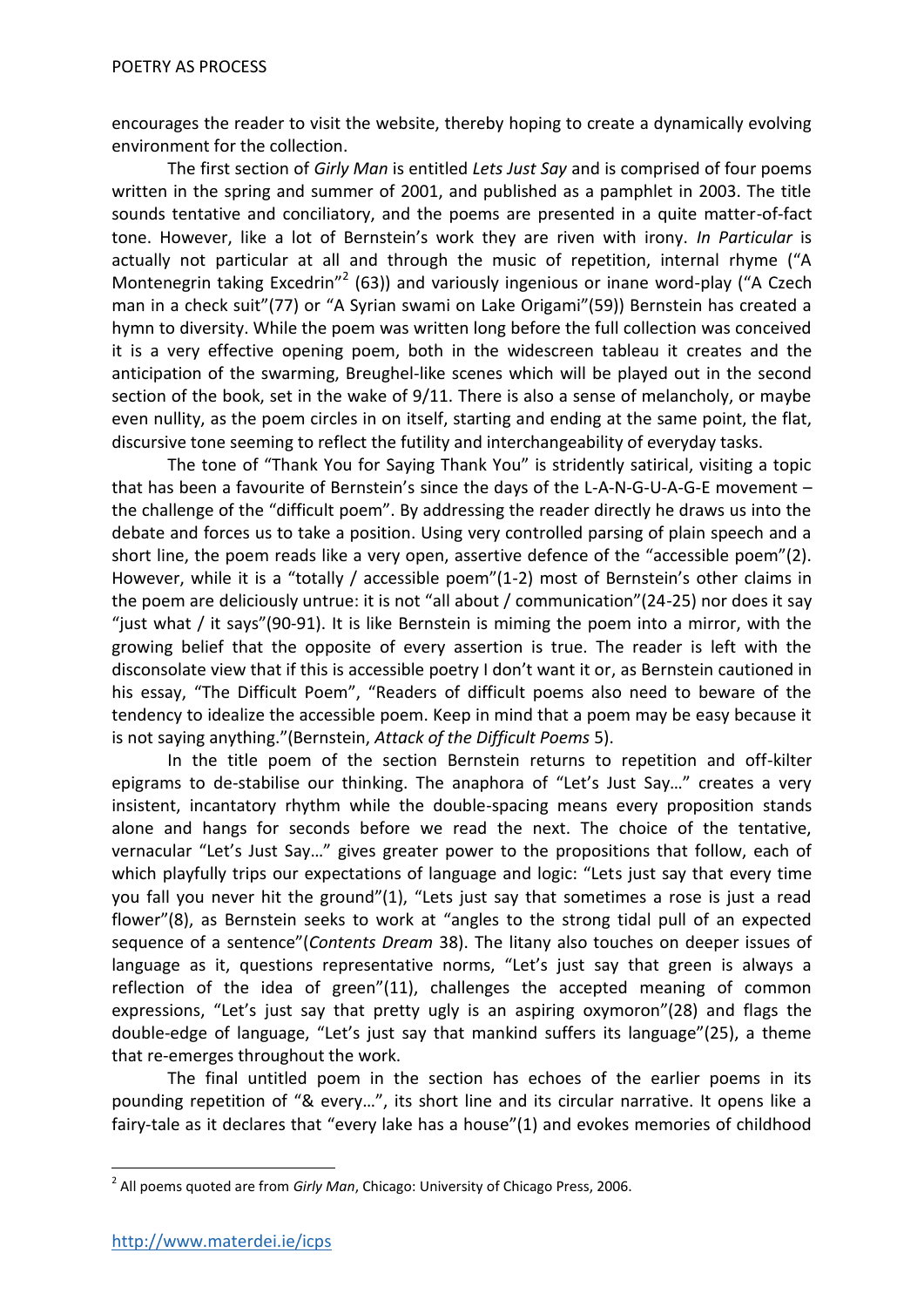songs e.g. the traditional Irish tune "The Rattlin' Bog," and puzzles - convert "lake" to "slope" and back in 21 steps! . Although some of the transformations are clever ("& every thought has a trap / & every trap has a door"(16-17)) the poem feels quite monochromatic, lacking the linguistic colour and depth of the earlier poems.

The second section of the collection, *Some of these Daze*, is a series of five prosepoems largely written in the days following 9/11. They are composed in what Bernstein describes as a "serial aesthetic"(Bernstein, *Granary Books* 1) where "one perception immediately follows the next, without an attempt to create an overall hierarchy or controlling narrative."(1). *Some of these Daze* opens with "It's 8:23 in New York," a peripatetic description of walking through New York in a *daze,* in the hours after 9/11. It is a memo of denial and disbelief as New Yorkers look for reassurance in the everyday activities of "bicycling and rollerblading"(53-54) or, Andrew, the local hairdresser stays open because "people would want to have him there, standing in front of his shop."(49). It feels like the early stages of grief, a theme consistent throughout the poems and borne out by the specific reference to (Elisabeth) Kubler-Ross<sup>3</sup> in "Aftershock". This first poem is loosely stanzaic, a form carried through to the other poems. In "Today is the next day of the rest of your life," explicit separators are studded throughout the poem, giving the feel of an ensemble piece comprised of overlapping vignettes.

The dimensionality of the poems feels naturally progressive. "It's 8:23 in New York" consists largely of stunned observation, the limited emotional comment seeking to understand rather than analyse, as in "This could not have happened. This hasn't happened. / This is happening."(59-60). The episodic nature of "Today is the next day of the rest of your life" is inter-cut with political comment - a friend of Bernstein's writes "It's a bit ominous,… the way the politicos are speaking about talking with one voice"(32-33). While this is the first time we see explicit reference to what is probably the strongest theme in the collection, Bernstein's fear of a dogmatic, binary world, his full-on invective is temporarily stayed by the enormity of the human tragedy. As a result the initial response is guarded, as he tries "to get by talking with no voice"(34). However in the inchoate search for understanding, his analytical mind is quickly at play as he laments the short-comings of language, "the image is greater than the reality / the image can't approach the reality / the reality has no image"(45-47) and closes the poem with the haunting statement that "our eyes are burning"(48) an image that reverberates and anticipates questions about response and retribution.

"Aftershock" opens with a post-catastrophic catharsis: "Thursday night it started to pour. The piercing thunder claps echoed over Manhattan."(1-2). After this cleansing, the tension builds, peaking with the "visceral need to lash out...to destroy in turn for what has been destroyed"(19-20). The style remains stanzaic and episodic, but the content has shifted from passive observation to latent reaction, and Bernstein's school-book declension of the verb "to bomb"(51-56) introduces subsequently the ambivalence of identity and blame, a moral shift which culminates in the closing-line "We is they."(59), which provides a seamless link into "Report from Liberty Street".

Written between September 18 and October 1, "Report from Liberty Street" starts with the picture of physical devastation and switches quickly to the people's reaction, as "We look on, perhaps not yet ready for despair, against our stronger instincts, which well up, boundless and bare."(14-15). While stylistically the same as the earlier poems in the

 3 The psychiatrist Elisabeth Kubler-Ross introduced a model entitled, "The Five Stages of Grief" (now "The Kubler-Ross Model"), in her 1969 book *On Death and Dying*. The model now has universal acceptance.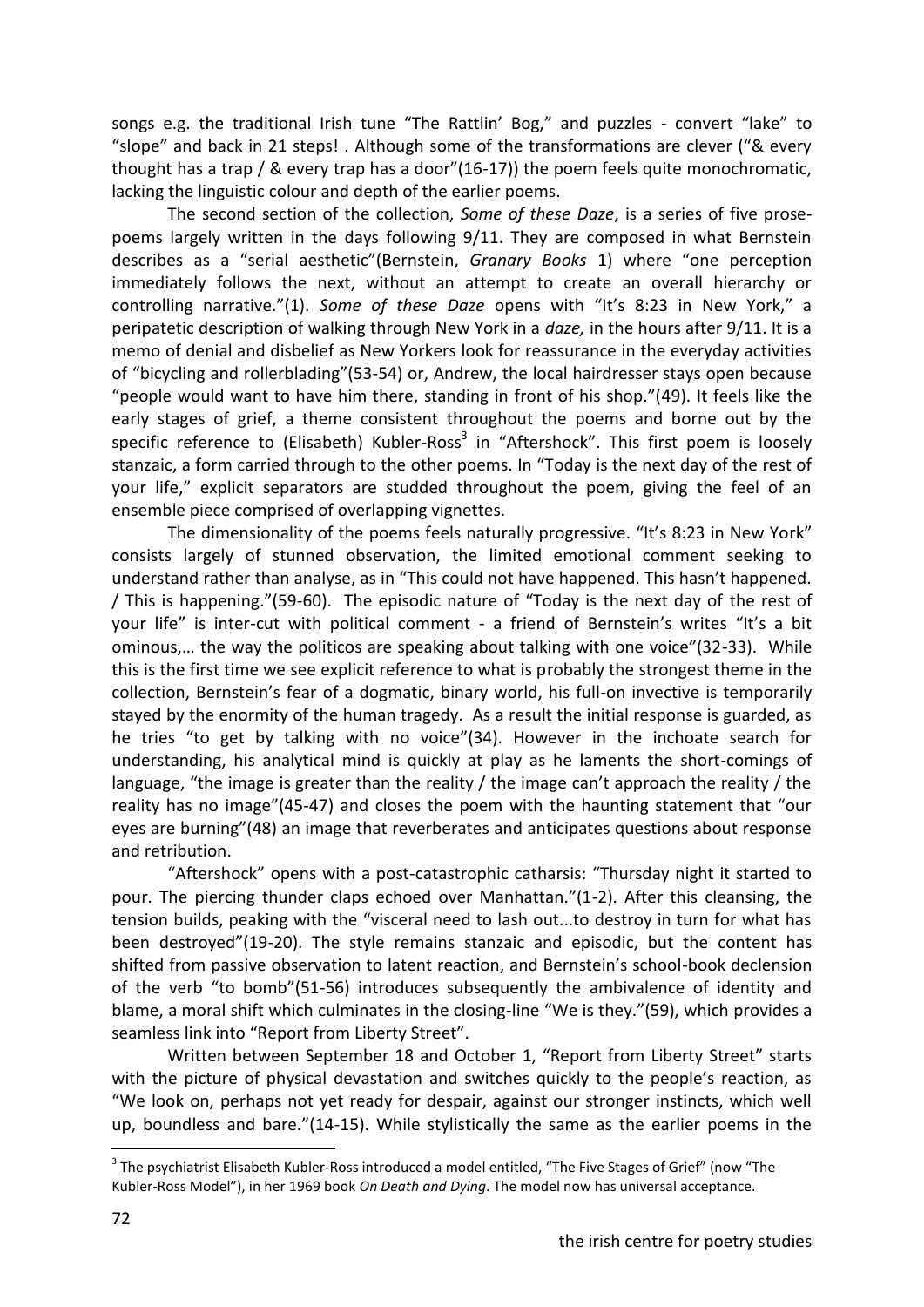section, the tone is transformed by the echoing refrain, "They thought they were going to heaven."(3), repeated throughout the piece as though seeking to counterpoint the unbridled hatred expressed towards the perpetrators of this "dastardly"(81) act. Again we have Bernstein's aversion to the binary, his belief that nothing is singularly right or singularly wrong; he seeks to understand before judging. This aspiration can be frustrated by the polarising power of language, however: by a t-shirt slogan reads "What Part of Hatred Don't You Understand?"(63-64), and the media's moralistic vocabulary runs from the "cowardly" to the "dastardly"(81). In the poem he dramatically switches between the innocence of the individual victims as "No one deserves to die this way"(93) and the less certain national innocence, as he tentatively posits that "We got what we deserved,"(89) and "We / have our own domestic product"(107-108). He closes the poem with a line from "Ozymandias," a bleak reminder of the inevitability of imperial decline, prompted here not only by the act itself but by the xenophobic sophistry of the political response.

The epistolary poem *"A Letter from New York"* closes the section beautifully. While the earlier poems were almost like letters to himself, in this letter to his friend Arkadii in St Petersburg, Bernstein, aided by time and physical separation, seeks to provide perspective but realises it is impossible. It is too soon and "there is no place to which to return"(57). Like November 22, September 11 will now be etched into the consciousness of America and everything will be framed as being before, or after, 9/11. Bernstein captures this perfectly with his final image of the day in August "we drifted aimlessly down the Neva."(66) a starkly pastoral image considering all that has gone before, but an image that really shimmers – what was once never-ending now seems unreachable.

"World on Fire" was written by Bernstein in July and August 2002, and published as a chapbook in 2004. The title suggests a continuity and resonance with "Some of These Daze," although it is formally and thematically very different. The poem titles are cleverly deceptive as, mostly derived from the song-writing of Jimmy Webb, Johnny Mercer and others like them, they create an expectation of popular lyricism that is conventionally thought of as unproblematic. In general they are quite traditionally structured, starting with the seemingly pastoral "Didn't We," which is set out in couplets, then progressing through the tercets of *"*One for the Road*"* and the two sonnets which centre the collection, "In a Restless World Like This Is" and "Ghost of a Chance". Bernstein's traditional titles and forms represent a bedrock of normality; on this platform Bernstein builds an endlessly shifting world of fear and uncertainty. Having moved from the grand canvas of 9/11, where the enormity of the event obviated any need for seering imagery or sparkling wit, Bernstein has returned to the micro-world of relationships, of middle-class angst, of consumerism. It is a world of constant change where we take nothing for granted and the Sisyphean nature of everyday life means "We're getting there, just / Fall a little further behind by day"("One More for the Road" 13- 14) or, in the turn of "In a Restless World Like This Is*,"* "all the further you'll / Have to go on before the way back has / Become totally indivisible."(12-14).

With echoes back to "Let's Just Say," Bernstein uses the suggestive power of language to reflect this uncertainty, as he lulls us with stock phrases then veers into the unexpected, "Follow the / rules then go straight to the linen closet / for folding." ("The Folks who Live on the Hill" 12-14), or "Refurbishment / is just around the hospital coroner."("Choo Choo Ch'Boogie" 16-17) He ironically asserts the moral authority of poetry with instructions and aphorisms that should make sense but don't, as he suggests we "Overcome fears of cloning / by using patent leather shoes."("Choo Choo Ch'Boogie" 26-27). He also displays an unerring, yet sardonic, ear for the sounds of popular culture, as *Looney*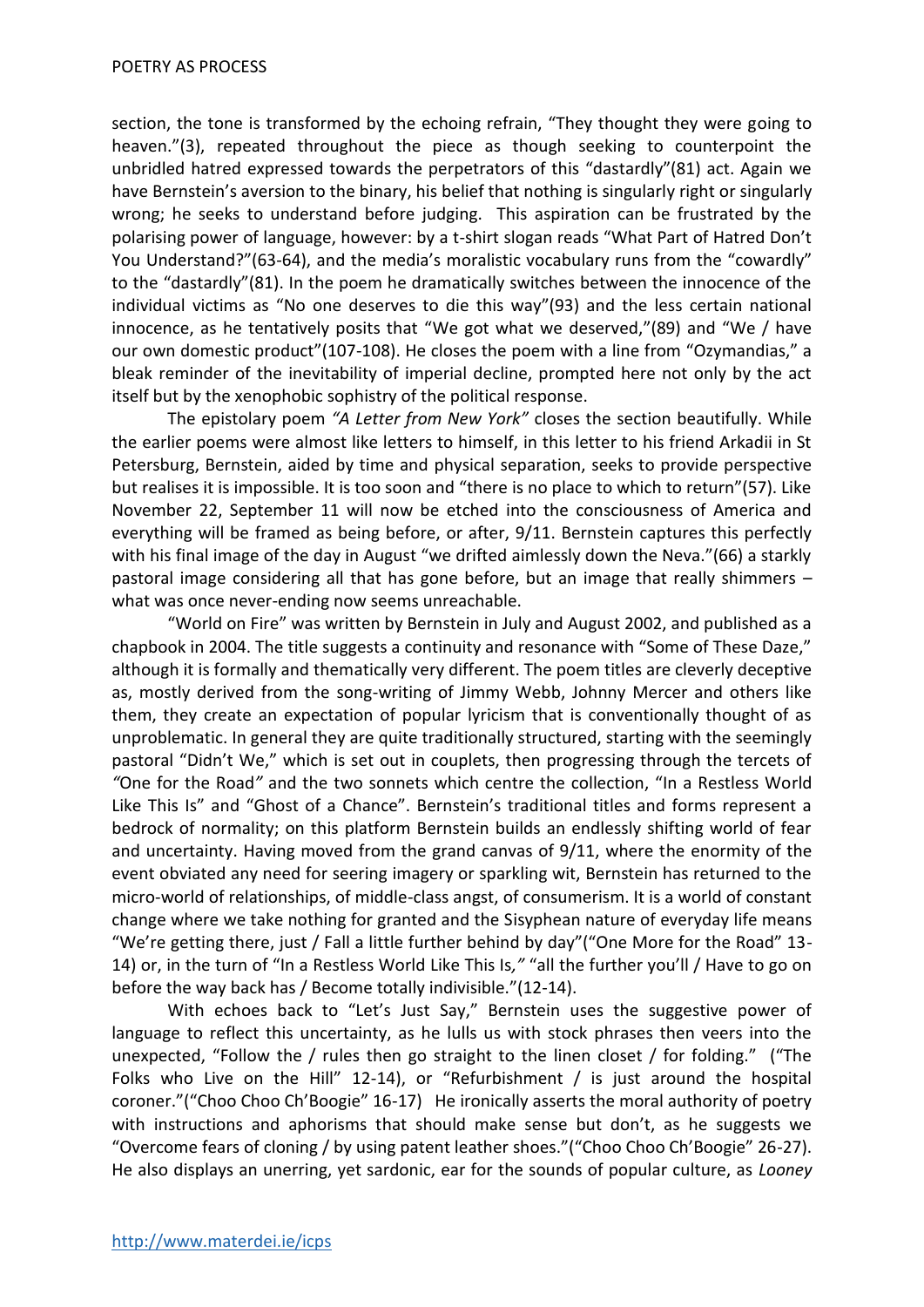*Tunes* become "ludic runes"("Sunset at Quaquaversal Point" 13) and *Busta Rhymes* becomes "busted rhymes"(1).

Bernstein believes that all poetry is a balance between absorption and impermeability or as he says in his poem/essay "The Artifice of Absorption," "The intersection / of absorption & impermeability is precisely /flesh, / as Merleau-Ponty uses this term / to designate the intersection of the visible / & the invisible."(Bernstein, *Apoetics* 86) and he is constantly changing the mix between the two. In *World on Fire* he seems to favour impermeability as each poem seeks to offer glimpses of meaning only to divert us when we seem in touching distance. Bernstein's approach is to switch primacy from the signified to the signifier, by creating unexpected combinations of language that in turn evoke new reactions in the mind of the reader, based largely on texture, rhythm and sound. While this aesthetic is a constant undercurrent to Bernstein's work, he seems to use it with more deliberate intensity here, in *World on Fire,* and also later in "Likenes*s*."

In the *Warrant* section the oblique stylistic cohesion of *World on Fire* is supplanted by a mish-mash of different styles, each of the poems having a quite explicit external inspiration which serves to prompt the reader to look beyond the collection, thus creating a seemingly arbitrary collage of experience. The section opens with the eponymously-titled poem where Bernstein frustrates any potential absorption by addressing the reader directly. The poem is shaped from the found text of a legal contract between poet and publisher. The long sentences, multiple lists and short line create a breathlessness and submissiveness in tone, as though nervously reciting for a superior. The pacing is pulled up at two key points, by the practical commitments of the fifth stanza drawn out in a more prose-like line and by the grudging resignation of the closing agreement, "To exercise this option/I agree to make payment in full in the next thirty (30)/days."(99-102).

The anti-absorptive technique of directly addressing or questioning the reader is repeated in both "Questionnaire" and "Language, Truth, and Logic" and has the effect of removing any artifice around the mimetic nature of the poems, thereby prompting the reader to respond directly. "Questionnaire" again feels like a found poem based on a standard personality questionnaire. Its presence in a poetry collection, where the answers are not important, prompts us to study the nature of the questions in more detail. The most striking aspect is their representation of a world of absolute truth, an idea that is anathema to Bernstein. Normally he would use irony to debunk this myth; here the polarity of the statements themselves has the same effect.

"Language, Truth, and Logic" is a title which could summarise Bernstein's poetic drivers yet it originally emanates from the philosopher A.J. Ayer's book of the same name from 1930. The book provides a starting-point for the poem with the intricate philosophical discussion, presented in a conversational matter-of-fact tone, seamlessly segueing through the principles of David Ross's *The Right and the Good* and J. L. Austin's *A Plea for Excuses*  (71). The poem deals humorously with complex arguments of philosophy, the simple language and form running a jagged line of dialogue between Samuel Beckett and the Marx Brothers.

The short poem "Why I don't Meditate" flippantly swats the burgeoning ubiquity of meditation and mindfulness, with the grand opening assertion that "Mental health is probably overrated"(1) raising our hackles and then trailing off into a specious argument in favour of a "little anxiety"(1) and "chairs with heavy cushions"(4).

The New York poet and editor Kevin Killian encouraged Bernstein to write a short lyric for the original theme tune to *Nightmare on Elm Street* and while the resulting 6-line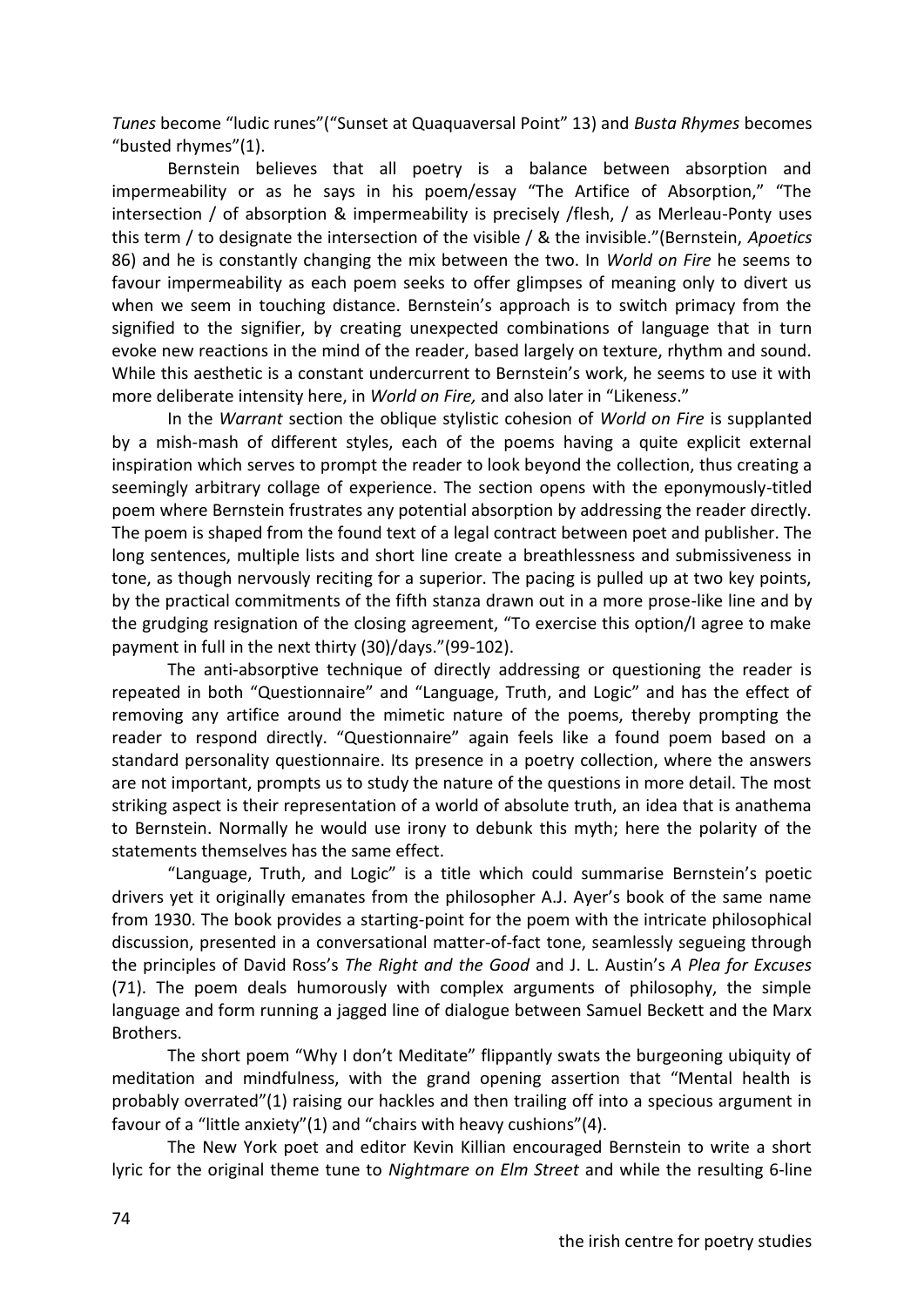poem is vaguely mysterious it loses out to the jarring menace of the original music. The poem is certainly less than the sum of its parts, but placed in the collection it piques the reader's interest in two directions: the presence of two Charles Bernsteins – heaven for the language poet: two people, one name – and the door into the exceptional cinematic experience that is *Nightmare on Elm Street.*

Cultural references are rife in the composition of "He's So Heavy, He's My Sokal." The title partially inverts the well-known phrase, "He Ain't Heavy, He's My Brother," perhaps most famous as the title of a popular song by Bobby Scott and Bob Russell that was a major hit for The Hollies in 1969. In addition the poem itself is a very close copy of the song written by Milton Schafer, and popularised by Danny Kaye, "Please Don't Tickle Me." The *Sokal* that pervades the poem is a reference to the physicist, Alan Sokal, who published a hoax article in *Social Text* 46/47*,* which seemed to debunk what Sokal termed "currently fashionable postmodernist/poststructuralist/social-constructivist discourse theory"(184). Bernstein's inversion of the title and his use of *Sokal* as a mildly aggressive verb are initially surprising. However the contradiction is somewhat clarified in Bernstein's essay "Fraud's Phantoms"(Bernstein, *Attack of the Difficult Poems* 206) where he initially seems to support Sokal's approach but then castigates him for taking his own hoax too seriously: "Sokal's glosses of the hoax give no comic relief and indeed are filled with high moral tone in the defense of empirical truth"(212). Once again the poem offers little in isolation but does prompt the reader to investigate and connect with the key debate of cultural veracity.

In the *Warrant* section Bernstein includes two translated poems "Cum ipse…" and "from *Canti Antichi*" attributed to the Italian poet, Antonio Calvocressi. To the reader they immediately take on the customary gravitas of translation but closer inspection reveals that Bernstein is playing with us and our natural assumptions. Bernstein's notes indicate that "Cum ipse… has been reconstructed from documents recently discovered near Rome"(62) yet the transition between original and translation indicates a rather fluid boundary between Latin and English: "Ammo"(4), although echoing the well-recognised "Amo"(3) in the previous line, seems to have no origin in Latin and translates rather conveniently to "Ammunition"(4), similarly the previously-unknown "masturboris"(5) becomes "handles himself"(5) and the Latin "quamquam"(11), normally translated as "although", playfully becomes the English plural "qualms"(11). No surprise that Bernstein views accuracy as "the bogeyman of translation"(Bernstein, *Attack of the Difficult Poems* 199).

"from *Canti Antichi*, translated as " from Ancient Songs," looks like the true translation of an Italian love-song, although there is no evidence that the poet or original poem ever existed. The translation seems quite traditional in structure, with the consistent opening line in each 5-line stanza, "O! Heart of mine"(1) and the intermittent end-line rhyme. However, the final poem descends into satire as Bernstein over-dramatises with his intense punctuation and the ever-more sundering violence captured in the sequence of "cleaved"(2), "broken"(5), "fractures"(7), "ripped"(9), "hemorrhage"(10), "bludgeon"(13) and "exploding"(15).

While clever and playful in exposition these two poems ask serious questions about language and truth as applied to translation, questions which mirror Bernstein's fundamental view of poetry. For Bernstein, every piece of writing is essentially an exercise in translation - whether it is the traditional translation of language to language or the more usual translation of thought/idea to word - and in every case the source and outcome must be able to stand apart. This is central to Bernstein's phenomenological view where readers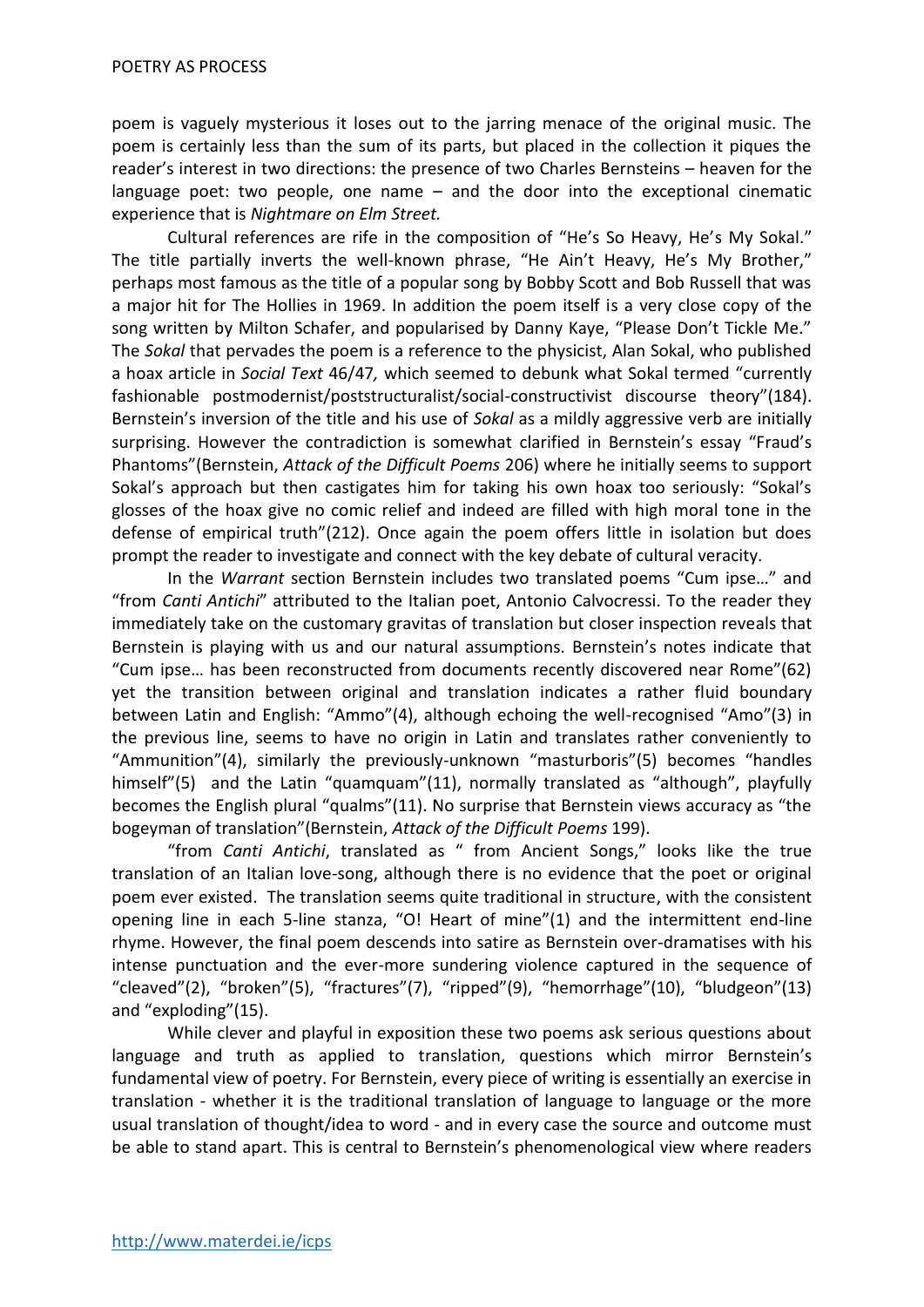react to the sound and shape of the final work and don't judge it based on assumptions about the inputs or creative process.

The ekphrastic, "Slap Me Five, Cleo, Mark's History," inspired by the painting *Cleopatra* by Bernard Duvivier, shows Bernstein at his expansive and allusive best. Shaped as a 239-line monologue from a gallery guide (descended from Mark Antony) and delivered in a pacy, dead-pan style it is littered with contemporary cultural references, including rerun stations *Nick at Night* and *TV Land*, some homespun psychoanalysis of Cleopatra's condition, the Betty Ford clinic, Y-zero-K, bald men wearing baseball caps and it even purloins the words of "These Foolish Things" to create the fictitious vocal standard, "Roman Nights of an Egyptian Queen." The delivery and sparkling one-liners would stand comparison with the comedy of Woody Allen or The Marx Brothers, "I guess that's poetic license / (how do you apply for one of those?)"(152-153) or "You didn't invite me here to talk / about myself, well you didn't invite me here / at all."(31-33).

For the reader the poem is a real roller-coaster as its content ranges peripatetically from the cloying introduction of a game-show host, through the fate of Marie Antoinette and Louis XVI, the cuisine at *Montrachet*, the romanticisation of suicide, the 1963 film version of *Cleopatra,* right through to the essence of Roman history, where Julius Caesar crosses the Rubicon. There are echoes of Bernstein in the guide himself, as he seeks to make the painting more accessible and achieves this through invention, creating fictitious, latterday back-stories for the key characters in the painting. The poem exhibits the power of poetry to fluidly connect words and ideas, and to create credible associations between disparate realms of experience. Of course the monologue could have been shaped as prose but, written to be spoken or read aloud, the lineation and white space of poetry serve to accentuate the dramatic power and rhythm.

Large elements of *In Parts* were written as companion pieces to the artwork of Richard Suttle, a close friend of Bernstein's: "*Reading Red* initially published as a collaborative book… with the poems superimposed on images of his painting"(184) while *In Parts* was "written…….for the catalog of *In Parts*, 1998-2001"(184). Publishing the poetry without the related images is consistent with two familiar traits in Bernstein's writing, firstly, his belief that the most important aspect of poetry is the end-product and how we react to  $it - a$  reaction independent of the source  $-$  and secondly, that writing can act as a door opening into a much wider world of creative expression. While the *mise-en-page* of the five poems in *In Parts* is quite individual (although *Pomegranates* and *12<sup>2</sup>* look similarly haikuish) there is a consistency of tone and execution. As we move from poem-to-poem it is like moving from room-to-room in an art gallery – echoes here of Bernstein's view of the poetry collection as a "group show"(*My Way: Speeches and Poems* 57). The poems are segmented into discrete statements, assertions and aphorisms (reflecting the title *In Parts*), each of which stands alone for consideration and reaction, while continuing the conversation with other sections and other poems.

These are poems of texture, colour and shape but as always with Bernstein the plates are shifting. Sometimes he seems to refer directly to the source of his inspiration, "Where the fold should be / There is no fold"("Reading Red," segment 10 1-2) or "the red does not / touch the blue"("In Parts," segment 10 1-2), sometimes he plays with the texture of the language itself "masonry steps / CONCRETE"(*In Parts*, segment 3 6-7) or "the syntax inside the nouns touch"(*In Parts*, segment 12 6), often returning to the overlap between life and language, "my elbow against your / composure / burns like wax"(12<sup>2</sup>, segment 9 1-3) or "art is not an copy of nature but an extension"( "In Parts," segment 6 1). Although the titles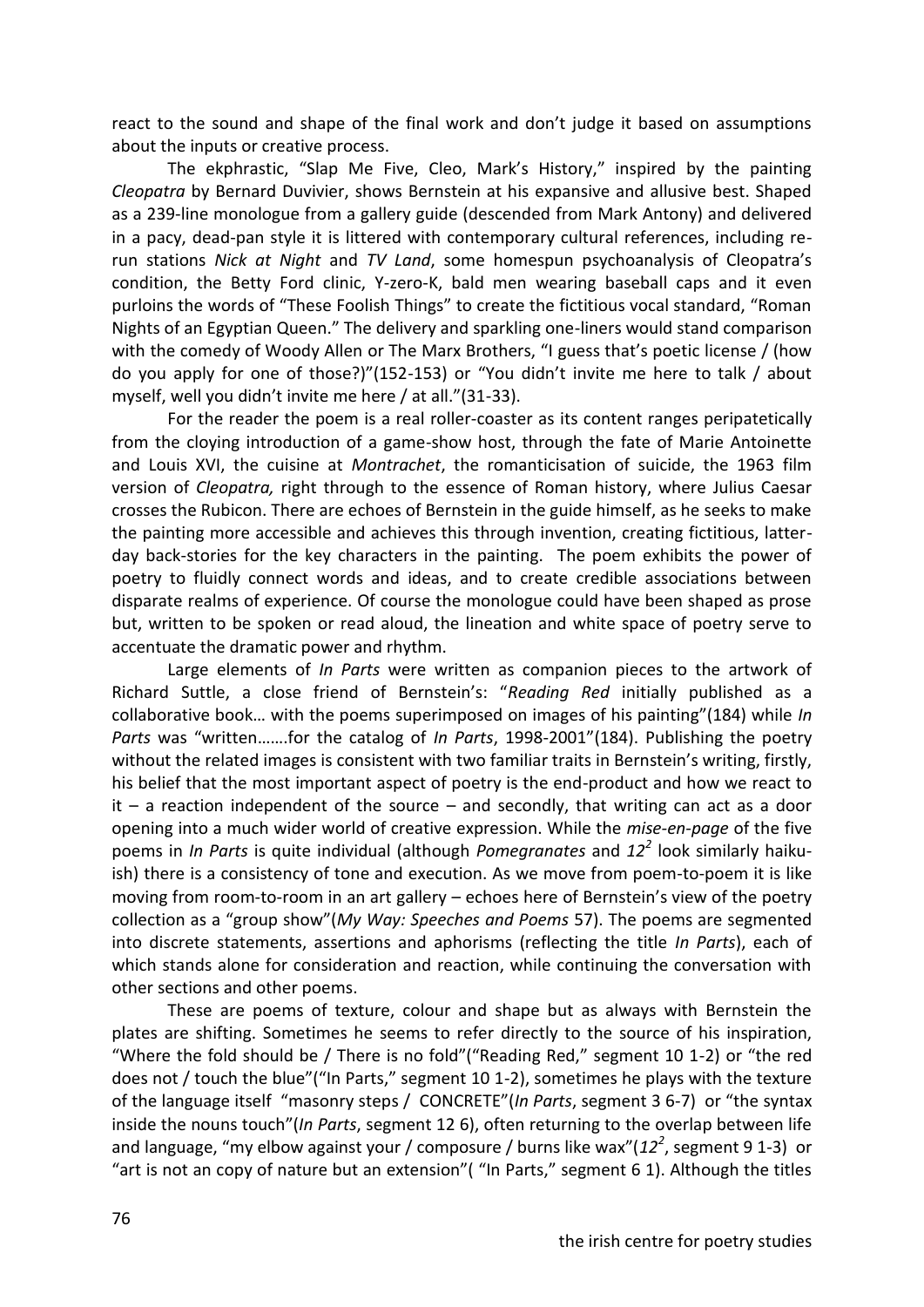seem arbitrary there is a synergy between them: the wordplay of "Reading Red" also sets up "red" as a common motif, "Pomegranates" continues the "red" link while conjuring up the image of seeds for each of the poem's segments, "In Parts" serves both to describe the overall section and to foreground another common theme of Bernstein's, the tension between touching and separation, " $12^{2n}$  is self-referential in terms of the number of segments and the (approximate) number of syllables in each segment and *Photo Opportunity*, with its circular structure, creates the image of flicking though a series of photographs and then passing back through them to find a particular one.

After the amorphous coherence of *In Parts*, *Likeness* feels like a compilation album with nods to all of Bernstein's familiar styles. There's the translation (of the translation) poem, "Pocket in the Hole," two ekphrastic poems, "Jacob's Ladder" and "Further Color Notes," the incantatory list poem "Likeness," the re-vamped song lyric, "Shenandoah," the clever monologue, "Secrets of a Clear Hand" and even the love poem, "Don't Get me Wrong" with the aching plea, "Don't say goodbye no more"(25). While there are some high points, the verbal larking and jaunty rhythms of "Secrets of a Clear Hand," the simplicity and hope of the reverberating "Comforting Thoughts" and "Should We Let Patients Write Down Their Own Dreams?," and even the mantra-like cleansing of "Likeness" resonating back to "In Particular," too many of the poems fall down when compared to their most direct antecedents. "Rain is Local" looks like a doodle from any one of Bernstein's list poems, the rather robotic "Jacob's Ladder" could have been retrieved from the cutting-room floor after "Reading Red," and "Further Color Notes" is flat and hermetic.

There are too many poems in this section where Bernstein seems to run content against form: "Interim Standoff" starts beautifully with "If discipline is required / you're more than competent / less than able."(1-3) only to run aground in a mire of punctuation and hard edges, while in reading "Pocket in the Hole" the word selection feels distinctly aleatoric and, despite its heavy use of alliteration, the rhythm is like walking through treacle. This of course could simply be another exercise in discombobulation by Bernstein. Presented with what look like neat, ordered lyric poems we expect them to flow smoothly, only to find ourselves picking our way carefully through them as word combinations jar with our expectations of rhythm and meaning. It is as though Bernstein is following his long-held and consistent practice of making "language opaque so that writing becomes more and more conscious of itself as world generating, object generating"(*Content's Dream* 71). Here he seeks to do this within the straitjacket of tightly structured poems and for me, this reflects, a weakness in Bernstein's approach. Dense, opaque language works best when the poem has space to breathe and the reader doesn't have the sensation of clambering over rocks. In this section I feel the grunginess is further exacerbated by a dilution in the quality of rhythm and content. The downside to framing poetry as a lens through which to track and interpret daily life is that large parts of our lives are uninteresting and, no matter how clever or iconoclastic the word structures, in the absence of an essential music, the mirroring poetry will, in turn, be equally uninteresting.

So, after a poetic odyssey of 146 pages, we finally get to meet *Girly Man* and in this, the seventh, and final, section Bernstein seeks to pull together the best of what has gone before. Even with a similar variety of style and content, there is an absolute cohesion; the same word-play and humour but here they are the servants of a clinical intent. Every poem pays its way, beginning with the magnificent "War Stories." A list poem, driven by the thumpingly anaphoric, "War is…" it presents as a series of seemingly definitive truths about war which on closer examination reflect: ambivalence, "War is unjust even when it is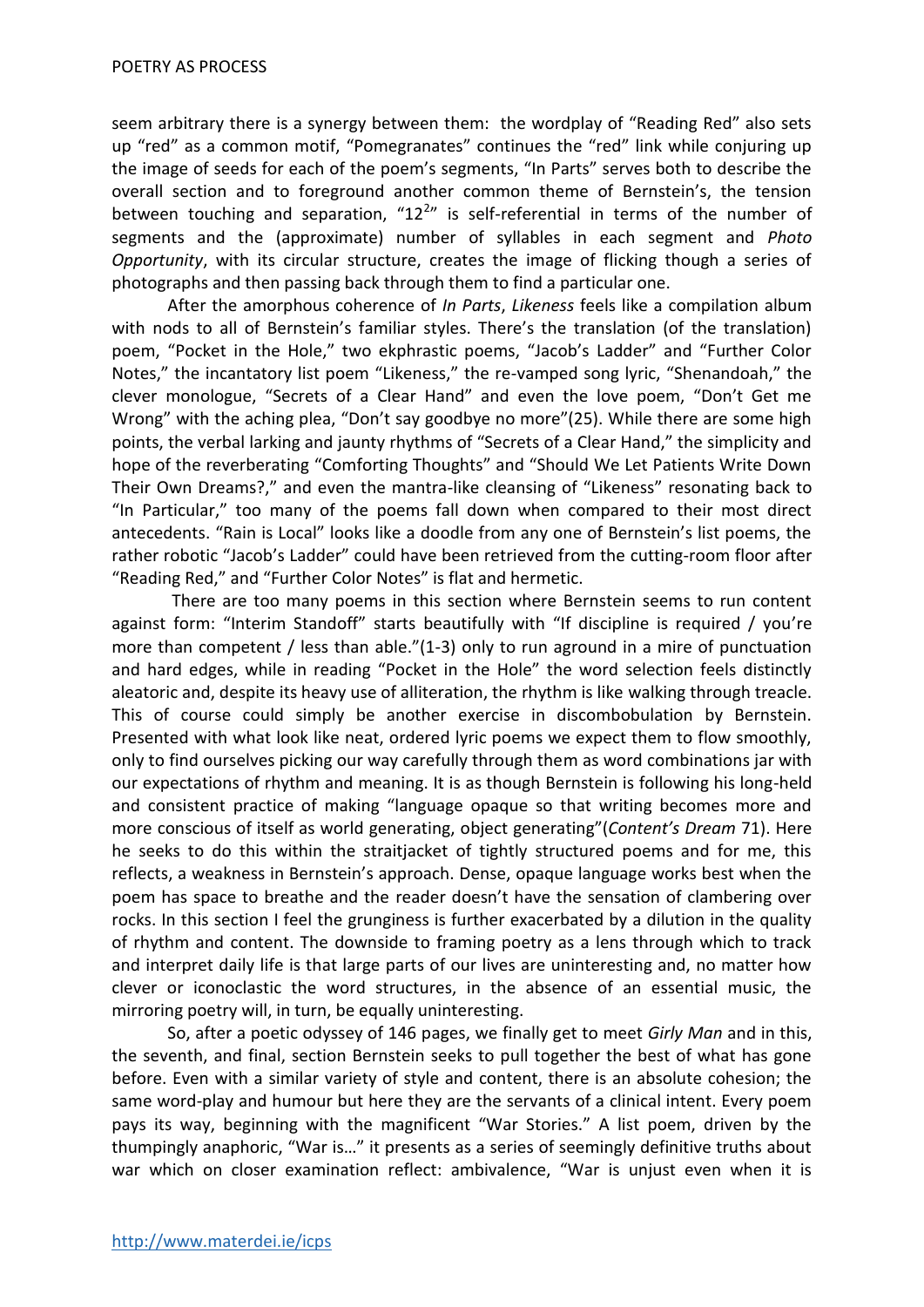just."(55); inversion of accepted truth, "War is a horse that bridles its rider."(66); paradox, "War is a five-mile hike in a one-mile cemetery."(14); situational certainty, "War is the right of a people who are oppressed."(45) and ambiguity, "War is tyranny's greatest foe. / War is tyranny's greatest friend."(63-64). While the pounding rhythm and the surprising thought combinations are largely what keep the poem vibrant and fresh, Bernstein also uses some familiar techniques: mirroring, "War is raw"(60); juxtaposing common phrases, "War is never having to say you're sorry"(2) and transposing tired clichés, "War is the end justifying the meanness"(72) or "War is the opiate of the politicians"(30). The poem is exceedingly clever and thought-provoking and we initially read it with the comfort of personal distance; that is, until the closing lines where Bernstein funnels the ambiguity of war into the certainty of personal accountability, "War is the answer. / War is here. / War is this. / War is now. / War is us."(91-95)

This is followed by the idyllically-titled "There's Beauty in the Sound of the Rushing Brook as It Forks & Bends in the Moonlight." However, it is not as it seems. An ironic take on the immigrant's search for the American Dream, it counterpoints very directly with Schwarzenegger's speech at the Republican National Convention in 2004, where he asserted that for an immigrant "there is no place, no country, more compassionate, more generous, more accepting and more welcoming than the United States of America", (Schwarzenegger 1) the implication being that it is the fault of the immigrant if they don't realise this and profit from it.

Questions of national identity also surface in "Death Fugue(Echo)" which was originally written by the German poet, Stefan George, but brought to Bernstein's attention by Marjorie Perloff in her memoir *The Vienna Paradox*. It reflects Perloff's personal experience growing up in the Jewish community of Vienna just before the Second World War, her family never really being accepted as truly Austrian. The Austrian echoes with Schwarzenegger, and Hans and Franz, are interesting but coincidental.

Faced with important issues like terrorism, nationalism and international conflict what role does the individual play, and how are they to respond? Bernstein seems to suggest two potential paths, the first to use the power of creative expression, an approach reflected in much of this collection, the second to take personal responsibility for what is in their own control, and what they can influence.

The path of creative expression is reflected in both, "A Poem is not a Weapon," a blank but powerfully subversive take on the latent power of poetry and language to trigger change - referenced throughout the collection - and also in "The Beauty of Useless Things: A Kantian Tale," a short allegory, based on an after-school conversation with Felix, Bernstein's son, which again re-iterates Bernstein's aesthetic – it's not important how art is planned or created, it is more important how the reader/consumer reacts, as in "The face is the meaning…….the beholding is the face"(9-10).

Bernstein has included two poems in this section which are set out as personal explorations. In "Sign Under Test" he is tentative and unsure as he wrestles "again, taste to taste, with his own self-inoculations."(2-3). The form and style are familiar but interspersed with the clever, pithy aphorisms and the philosophical observations there are more personal assertions and uncertainties: the resignation of "My cares turned to wares."(58); the hesitation of "A girl I once met told me her name rhymed with orange. /Did I just imagine that?"(53-54); the insecurity of "If you lead you'd have to know where you are going whereas I only know where I am not going"(95-96) and the plaintive pleading of the closing "Save the last chance for me."(139). It is as though he is re-examining long-held beliefs and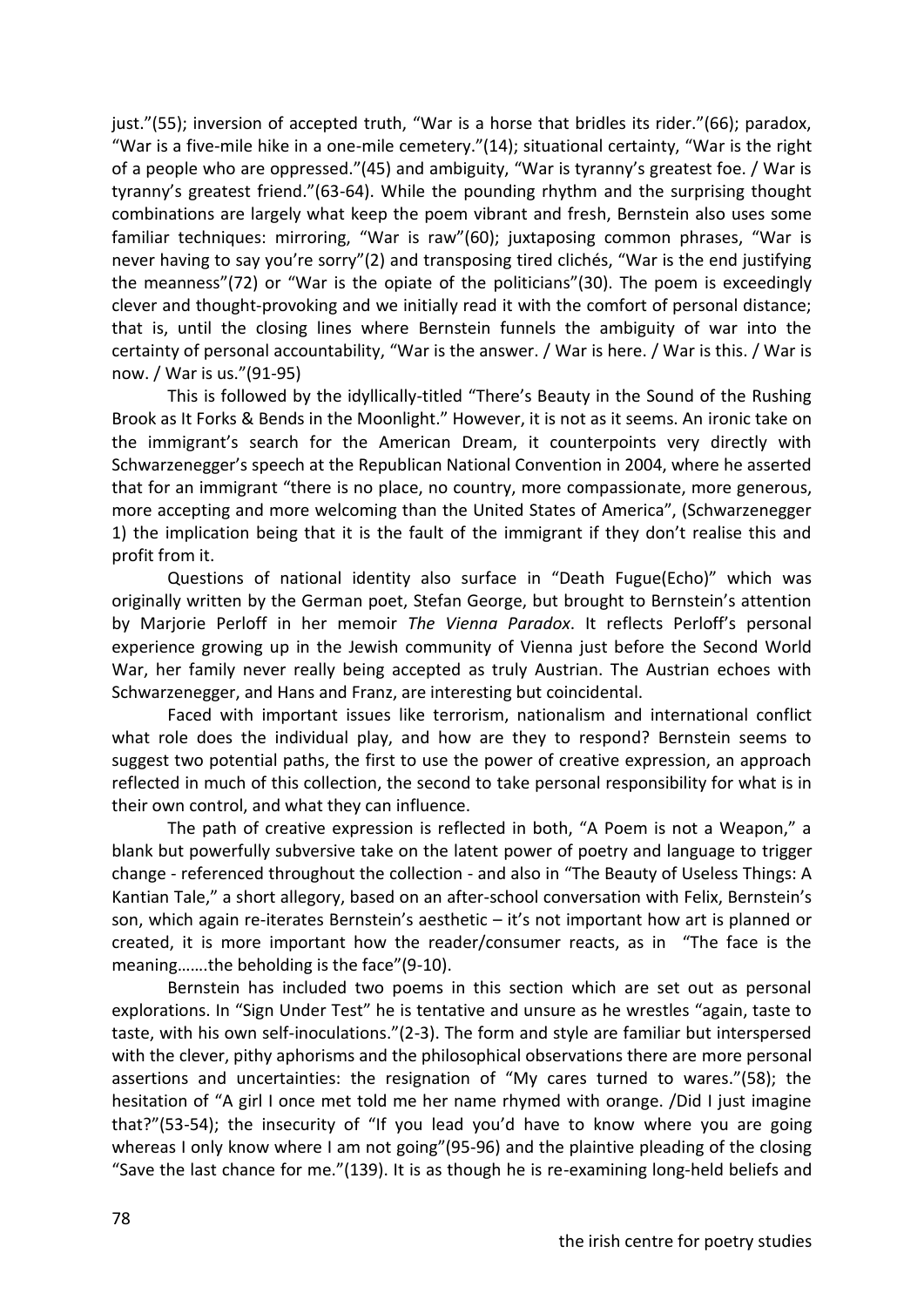principles and, as he looks to re-shape them, feels the need to verify each as a "Sign Under Test".

By the time "Self-Help" comes around Bernstein's tentativeness has disappeared, at least superficially. Presented in similar form to "Sign Under Test", but this time with possible solutions, it reads like a series of bumper stickers: "Marriage on rocks. – Nothing like Coke"(5); "Miss the train? – Great chance to explore the station!"(20); "Nothing doing. – Take a break!"(22). Topics range from the advantages of baldness and the problems of misprogramming VCRs, through to "AIDS ravaging Africa."(50) and the torture of "Abu Ghraib prisoners"(54) but the important factor is that all are imbued with a sense of confidence and the belief that, in the face of problems, the one who takes positive action survives, while the "Other drowns."(60).This newly-found confidence and can-do attitude starts to seed possible feelings of hope.

The penultimate poem in the collection, *The Bricklayer's Arms*, seems quaintly named conjuring up as it does images of English pubs and anchor tattoos. However, it is, in fact, quite a profound poem both in form and content. The choice of the bricklayer as a type of Atlas figure – echoes here of the emergency services being the heroes of  $9/11$  – the synecdoche of "Bricklayer's Arms" as the symbol of omnipotent strength, the anaphora of "The Bricklayer's Arms…" driving the rhythm of the poem and creating the feel of a streetsong, and the intensive use of alliteration and lists of descriptors to fine-tune the music. For once there is no evidence of the twisted narrative, the diverting word-play. It is a journey poem set on a definite path: the bricklayer's arms fight through all the vicissitudes of life, and although they may be ultimately "stamped by the artifice of token / and projection. The bricklayer's arms / cradle the soul of the lost world"(103-105). It is a serious and thoughtprovoking message, laced with yearning and hope. By stating this so directly in his penultimate poem, Bernstein seems to be clearing the stage for his *coup de grace,* where irony becomes truth.

In choosing the phrase that has become explicitly ironic, *Girly Man*, as a title for the collection, as well as his final section and final poem, Bernstein is seeking to unite the collection under a flag of open debate, compromise and hope. Initially readers' curiosity will have been piqued by the unusual title and their resultant research would have surfaced a prescribed tone. This tone is reinforced by the strong resonance between the first two sections of the collection, a resonance which leaches into the third section, then becomes more intermittent and oblique in the next three sections, only to return with a bang in the final section as "Girly Man" creates a book-ending cohesion.

The poem "Girly Man" bluntly copper-fastens this resonance as it plays us out. While the chorus is pure vaudeville, the message is direct and unflinching as "The truth is hidden in a veil of tears / The scabs of the mourners grow thick with fear"(1-2). The title is now worn as a badge of honour to describe people who are not ruled by binary truth, people who:

are not afraid Of uncertainty or reason or interdependence We think before we fight, then think some more Proclaim our faith in listening, in art, in compromise(23-26)

It takes a while to get to the discovery of this civic and aesthetic courage, but the journey has been worth it. *Girly Man*'s arc is a process of acculturation, essaying a poetics of the liveable and achieving an impious peace.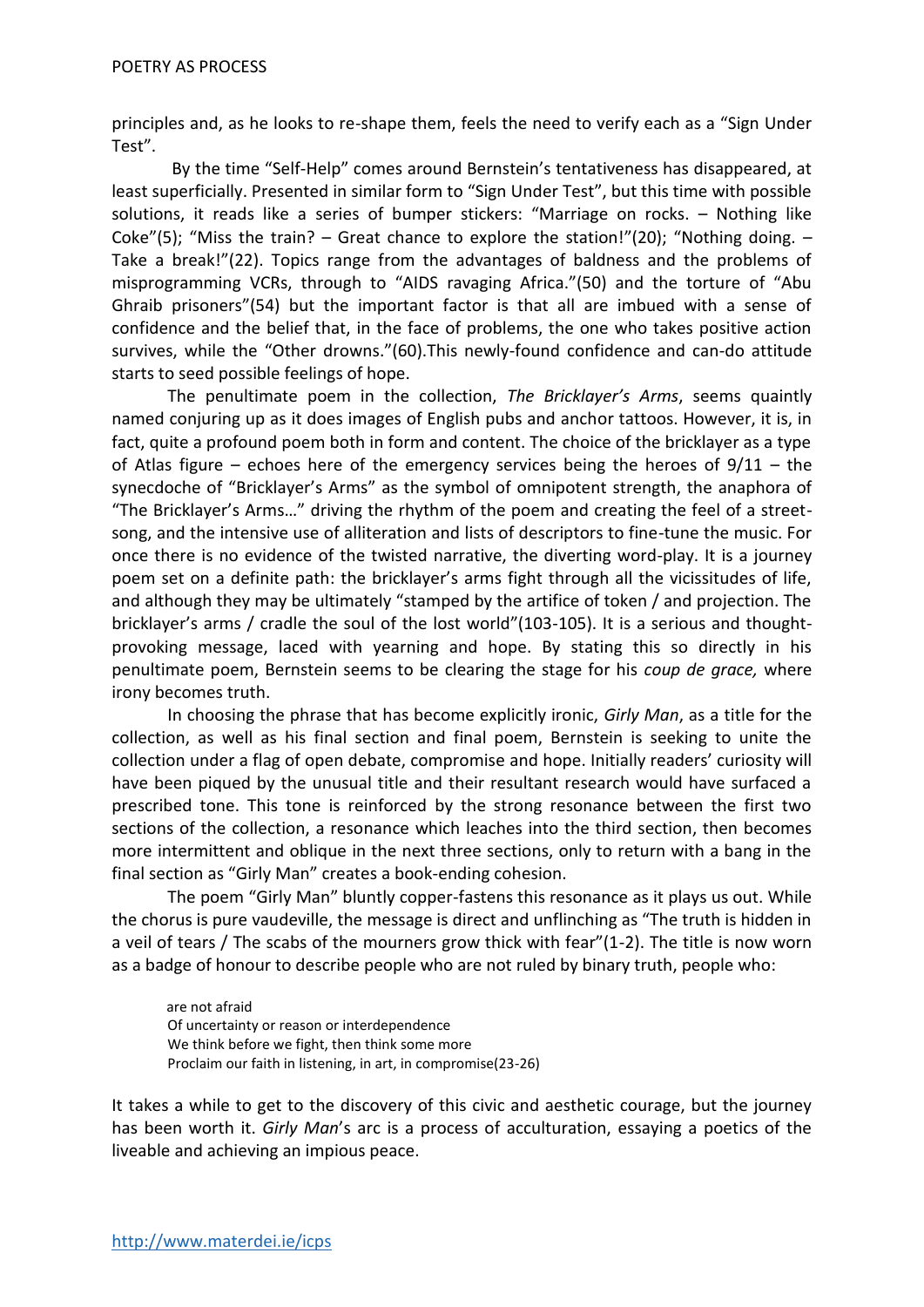#### **Works Cited**

Andrews, Bruce and Charles Bernstein. *The "L=A=N=G=U=A=G=E" Book.* Carbondale: Southern Illinois University Press, 1984. ix. Print.

Bernstein, Charles. *All the Whiskey in Heaven*. New York: Farrar, Straus and Giroux, 2010. Print.

*---------. Apoetics.* Cambridge, Mass.: Harvard University Press, 1992. 58, 86. Print.

---------. *Attack of the Difficult Poems*. Chicago: University of Chicago Press, 2011. 5, 199, 206, 227. Print.

---------. *Content's Dream. Essays 1975-1984*. Los Angeles: Sun & Moon Press, 1986. 38, 71. Print

---------. *Girly Man*. Chicago: University of Chicago Press, 2006. Print.

---------. Granary Books. "Too Much Bliss: Twenty Years of Granary Books", *Exhibition Launch, granarybooks.com*. http://www.granarybook.com/article/98.

---------. *My Way: Speeches and Poems*. Chicago: University of Chicago Press, 1999. 57. Print. Perloff, Marjorie. *The Vienna Paradox*. New York: New Directions Publishing, 2004. Print. Sanders, Jay. "Charles Bernstein", bombsite.com: 6.

http://bombsite.com/issues/111/articles/3454

Schwarzenegger, Arnold. "Schwarzenegger: No country more welcoming than the USA", *Republican National Convention, August 31 2004, cnn.com.*

http://edition.cnn.com/2004/ALLPOLITICS/08/31/gop.schwarzenegger.transcript/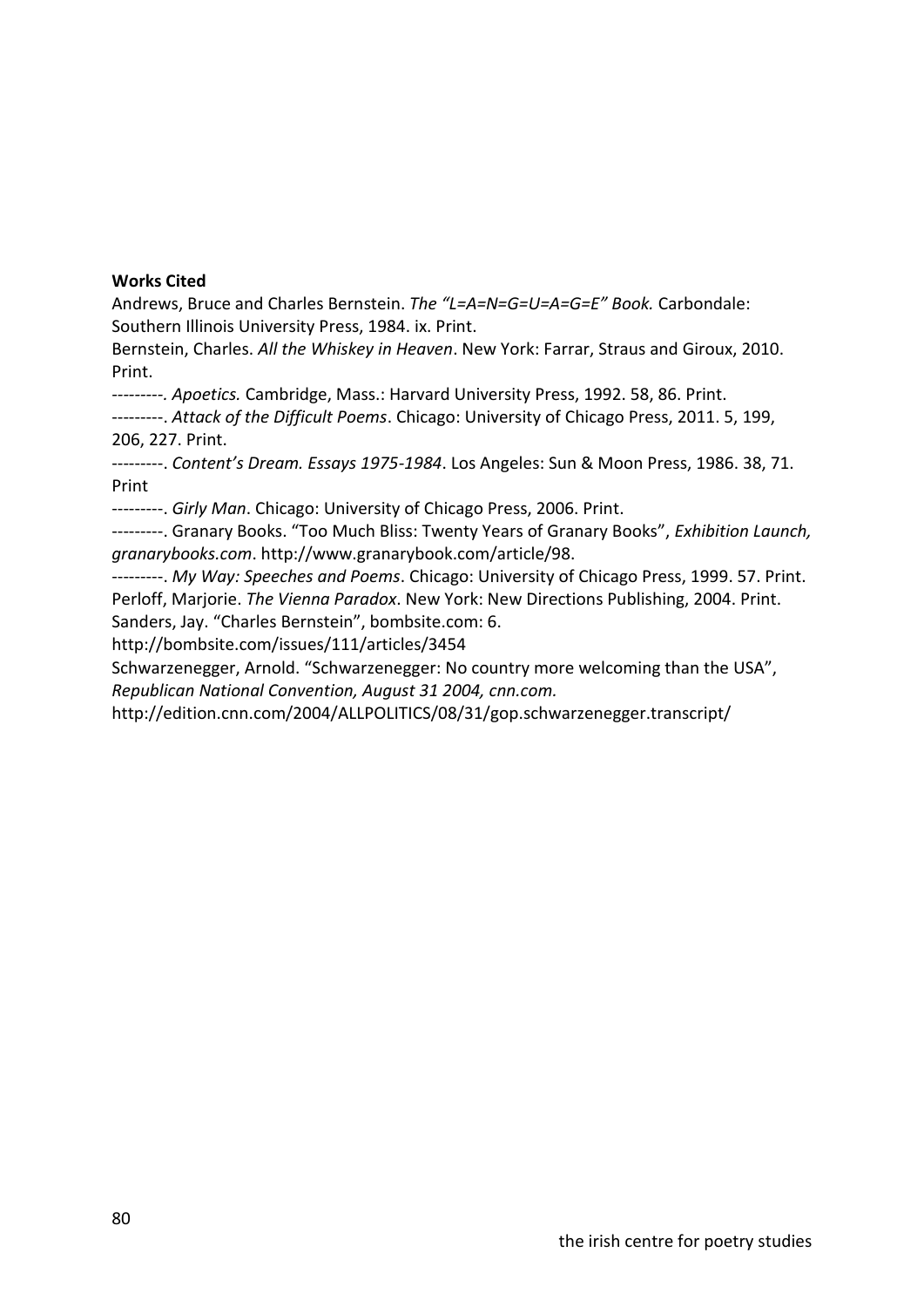#### **annette skade hatmaker: craft, language, music and performance in basil bunting's** *briggflatts.*

Basil Bunting's emphasis on craft and music in *Briggflatts* may be partly attributed to his involvement with a group of poets in the 1930's, including Louis Zukofsky, Alfred Dehn and William Carlos Williams, who worked together to produce *An Objectivist Anthology.* At the time Zukofsky, who edited the anthology, was circumspect as to the exact nature of Objectivist poetics:

From the very start, the format Zukofsky chose in 1931 prompted indignant responses from readers wanting the editor to place the poetry by Charles Reznikoff, Carl Rakosi, Basil Bunting, George Orpen, Kenneth Rexroth, Robert McAlmon, William Carlos Williams, himself and others within the context of a tradition. How is Objectivism related to past poetry. Is it a new ramification (such as Dadaism, Jemenfoutism, Surrealism, for instance) […] ?" one reader was to ask in the April 1931 edition of *Poetry* (53). Zukofsky's exasperation was apparent in his response: "Poetry is 'past' or 'news' only to historians of literature and to certain lay readers; to poets (craftsmen in the art of poetry) and to competent critics, poetry" (55). in the April 1931 edition of *Poetry* (53)....And to the question: "Is Objectivist poetry a programmed movement (such as the Imagists instituted) [...]?" (53), his reply was equally terse: "To those interested in programmed movements 'Objectivist' poetry will be a programmed movement" (55). ( Fiona McMahon 2009)

It is evident that there was a desire to avoid being defined by any particular movement and that the idea of Objectivist poetics was meant to be a loose one. Michael Davidson in his book *Ghostlier Demarcations* indicates the breadth that any definition of Objectivist poetics would have to encompass:

Objectivist poetics stress exactitude and sincerity, visual immediacy over introspection and irony. The eye is the model for poetic meditation. ......As for language, poetry should achieve a ratio between speech and music, a formula that would accommodate both Williams' plain style and Zukofsky's or Bunting's elaborate metrical experiments and often baroque diction."(1997, 23)

In his autobiography, Williams tells us. "We together inaugurated first the Objectivist theory of the poem and then the Objectivist press. 3 or 4 books were published including my own collected poems. Then it folded". (1967, 264)

Susan Kumamoto Stanley asserts that Bunting aligned Objectivist tenets with Pound's 1912 Imagist tenets. These were as follows:

1. Direct treatment of the "thing" whether subjective or objective.

2. To use absolutely no word that does not contribute to the presentation.

3. As regarding rhythm, to compose in the sequence of the musical phrase, not in the sequence of the metronome. (1994, 11)

Objectivist poetics were interpreted differently within the group. Essentially Zukofsky felt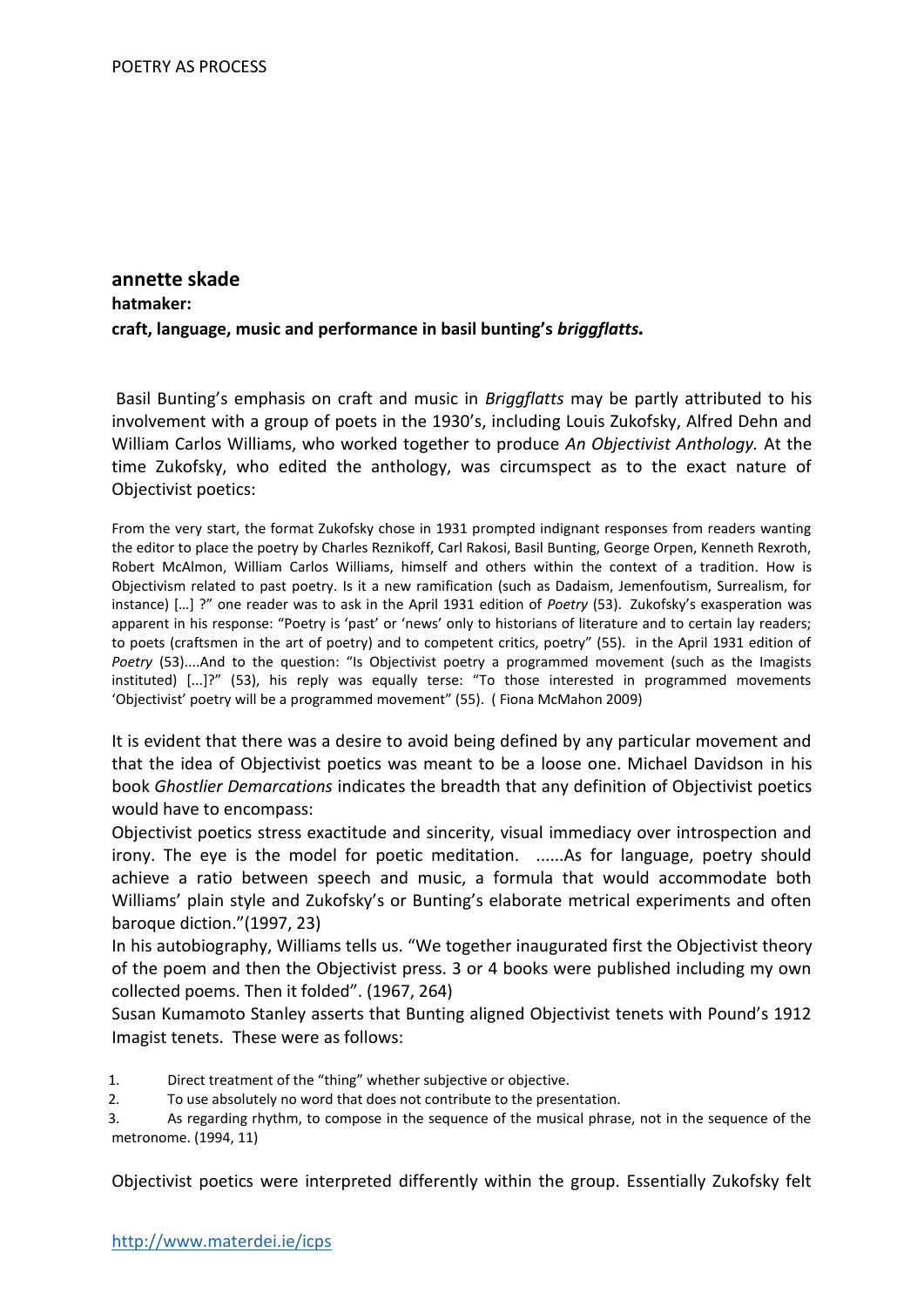that Eliot too was on an Objectivist quest: the "desire for what is objectively perfect, inextricably the direction of historic and contemporary particulars: Finally though Eliot went a step further and this is what bothered both Bunting and Zukofsky for Eliot transformed the historic and contemporary particulars into a transhistorical myth. (Kumamoto Stanley 1994 53-54) In 1932 Basil Bunting wrote an open letter, published in *Il Mare*, to his friend and fellow objectivist Louis Zukofsky $^1$ . In it he takes issue with Zukofsky's approach to critical analysis.

I have always supposed you to have a greater care for facts than almost any critic now living, a greater partiality for the particular, for the "very words". But these paragraphs about poetry look to me like flights with darkness, away from ascertained and reascertainable facts to speculative mysticism, to a region I think void of anything permanently valuable.(Kumamoto Stanley,1996, 14)

For Bunting, the poem is a tangible object, an object that is not imbued with abstractions. If the poem is an object, then the poet can be likened to a craftsman working on that object. Bunting continues:

If I am a hatmaker I seek instruction in a series of limited practical operations ending in the production of a good hat with the least possible waste of effort and expense. I NEVER want a philosophy of hats, a metaphysical idea of Hat in the abstract nor in any case a great deal of talk about hats. This is what I would understand by Objectivism, if the word were mine. <sup>2</sup>

This letter reveals that as a young man Bunting held views concerning poetry entirely consistent with those expressed in his lectures in the nineteen seventies.<sup>3</sup>

It seems to me that the language of criticism, the language of grammar and prosody, in this country and perhaps in all countries , is full of words imposed from Latin, Greek and other learned languages, such as men normally use when they want to make vague statements sound precise, or when they want to make remote generalities seem relevant. ( 1999, 1)

#### **Craft**

In his lecture on the *Codex Lindisfarnensis* Bunting likened the process of writing a poem to the skills employed by Eadfrith in illuminating the Lindisfarne Gospels . He refers to the complexity of the work and the laborious care taken to achieve it and concludes, "This is the way you've got to write poetry, you know: every word has got to be thought of with all that care." (1999, p10)

Basil Bunting emerges as a man whose interest throughout his life is in poetic craft: the poem as an object to be worked, the poet as one who can be likened to Eadfrith as a skilled practitioner of his craft but also, and perhaps half- disingenuously, to a hatmaker. He dismisses less practical theories of poetry as "flights with darkness" and perhaps the

<sup>&</sup>lt;sup>2</sup> Zukofsky appears to have been like-minded: Ira B. Nadel in notes on his essay "A Precision of Appeal" Louis Zukofsky and the *Index of American Design* states:

In 1946 Zukofsky reiterated his analogy between poetry and handicrafts when he cited a weaver and an architect as examples of craftspeople whose actions achieve 'constructions apart from themselves,[and] move in effect towards poetry' ( "Poetry" *Prepositions* 8). In a 1969 interview with L.S. Dembo , Zukofsky returned to carpentry: '[P]eople are free to construct whatever table they want, but if it's going to be art you had better have some standard. I at least want a table that I can write on and put to what use a table usually has' ( Interview 268) (Scroggins,2012 )

<sup>3</sup> See *The Codex* Basil Bunting on Poetry 1-18.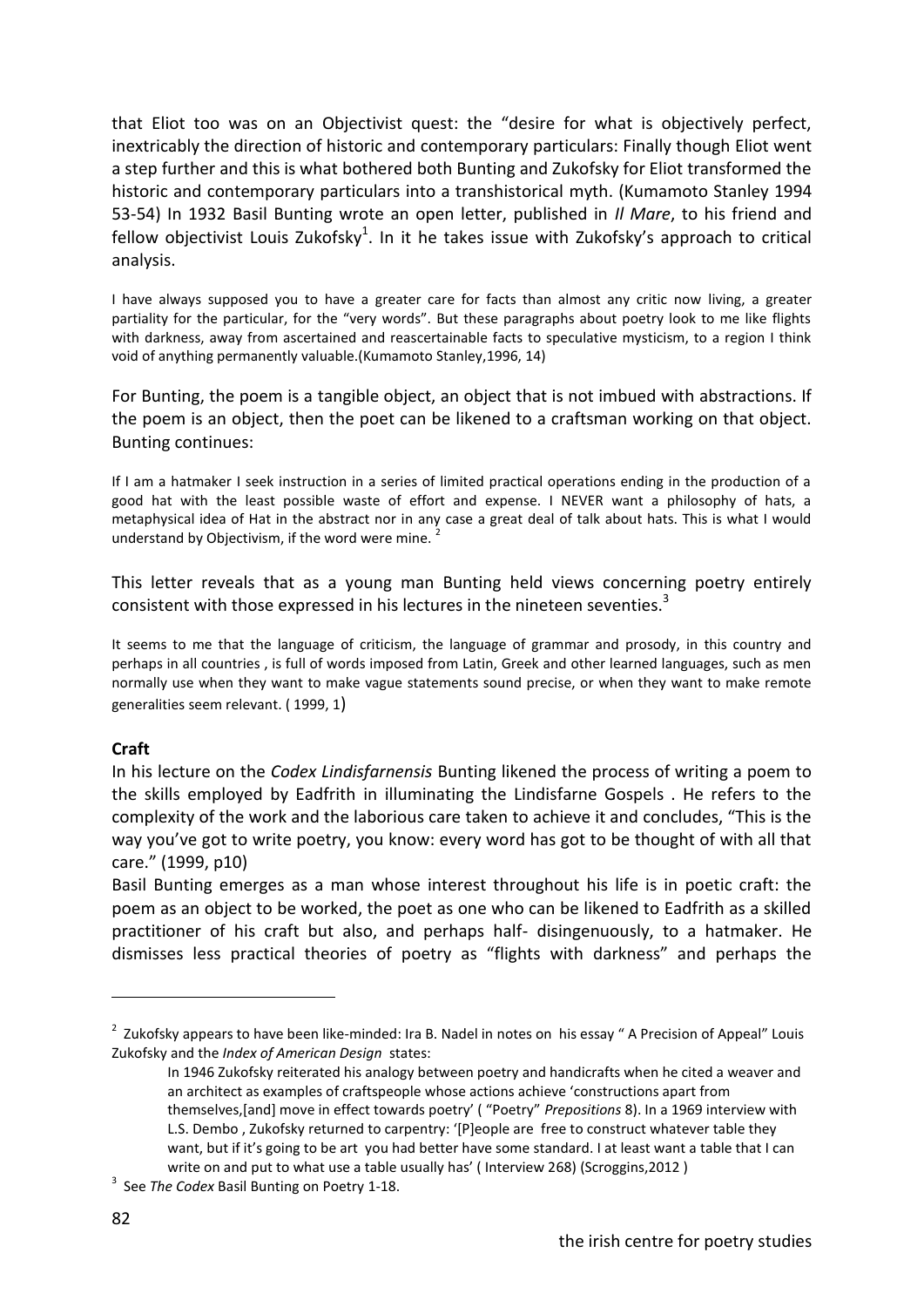reference to "vague statements" in words imposed from learned languages is a swipe at Neo Platonists. In his notes on *Briggflatts* he makes this explicit:

Hierarchy and order, the virtues of the neo-platonist quasi- religion, were prime virtues also to Yeats, Pound and Eliot. They are not virtues to me, only expedients that chafe almost as vilely as the crimes they try to restrain.( 2009, 41)

It is evident that the past impacts on the present for Bunting and : "Then is Now "(2009, 32), and that he considers poetic craft in the present in Northumberland to be on a continuum linking to those past craftsmen, and to artists and craftsmen to come. In *the Codex* he talks of the creation of a Northumbrian Art for the twentieth and twenty first century and suggests that artists of the region do not mimic "what has come to us from Rome or Europe or from the South of England " but that they should try to "discern what is our own". (1999, 16-18) Bunting looks to the past to inform the future, but it is a Northumbrian past and a Northumbrian future that fires his imagination.<sup>4</sup> The emphasis on poetry as craft in *Briggflatts* reflects this view and there are numerous references to craft throughout the poem. The trope of the mason underpins Parts I and II of the poem and returns in Part V . Bunting lingers throughout the second verse of Part I on the image of the mason who performs the mundane but exact tasks required for his craft: hammering, laying his rule. He listens to a lark. He is shaping a name. Bunting sees the poem is an object to be worked as a mason works stone. Unlike the mason's work, however, it is unclear whether a poet's work will last through time, and perhaps the line about spelling a name "naming none/ a man abolished" is a reference to Bunting's struggle to be published throughout his life. The poet "dare not decline/to walk among the bogus" (2009, 17). The poet's disdain of himself and "the bogus" contrasts with an appreciation of craft and craftsmen, such as of the ship's pilot in verse 2 "he blends, balances, drawing leagues under the keel" (18). There are references to "Lindisfarne's plaited lines" and to metalwork:

Win from rock flame and ore Crucibles pour sanded ingots. Heat and hammer draw out a bar. Wheel and water Grind an edge. (2009, 20)

The poet is now a "reproached/ uneasy mason" unable to make anything but "flawed fragment." Part III begins with an extremely long verse spanning three pages (2009, 23- 25).Bunting depicts a world in conflict, where society has broken down. The nearest we get to craft in this section is a depiction of "turd-bakers". The reaper and miller cannot ply their trade as "grubs adhere even to stubble" (2009, 25). Part III gives a vision of war , death, and famine where society has disintegrated and no craft can take place. The last two lines signal a desire to return home.

 $^4$  Zukofsky also had a great interest in historical craft as well as the craft of poetry and was an important contributor to The Index of American Design. See Ira. B. Nadel's " 'A Precision of Appeal' "(Scroggins 1999, 112-126)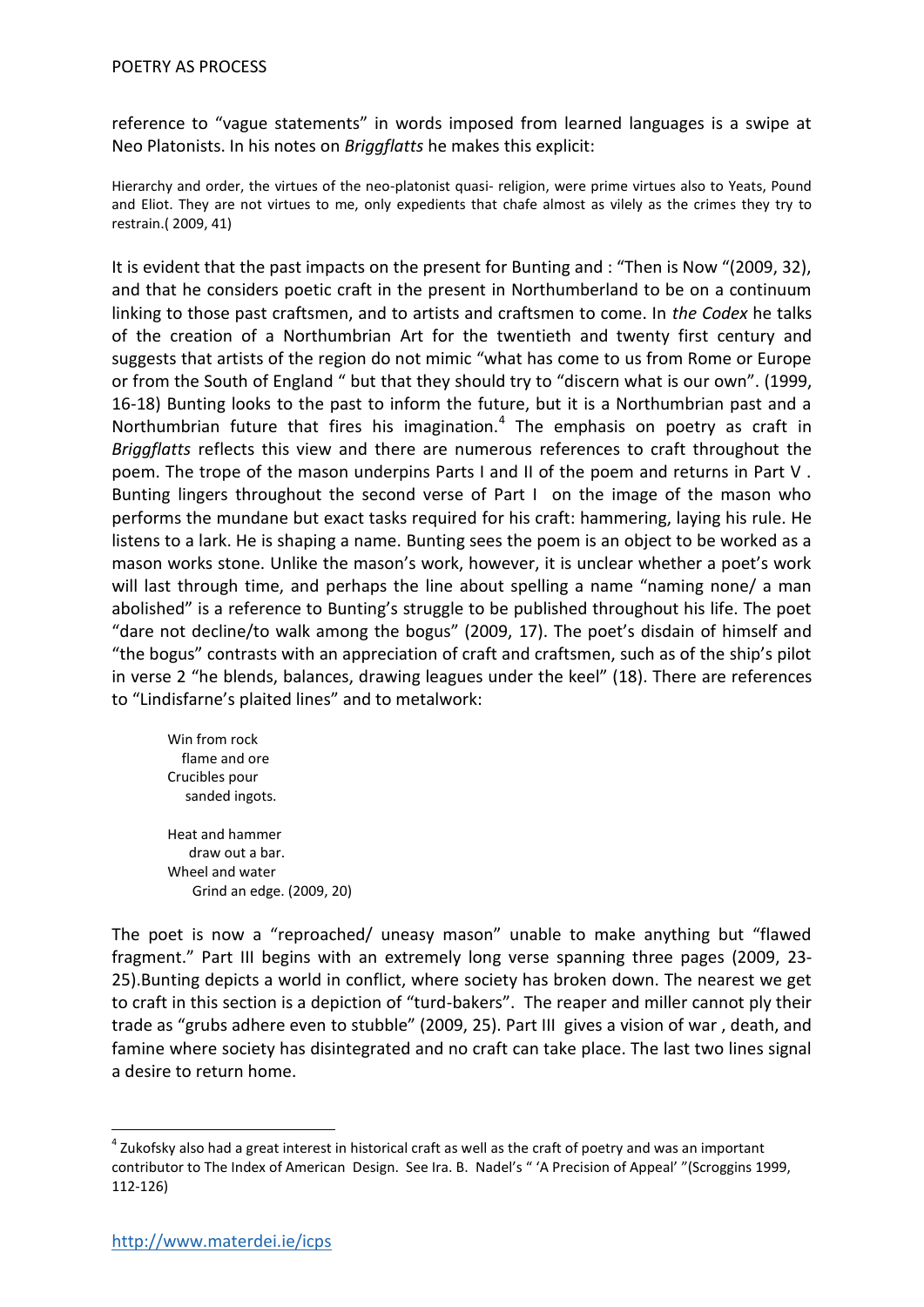So he rose and led home silently through clean woodland where every bough repeated the slowworm's song (2009, 26)

Home to the poet is not only his region, but is that place where the poet can engage fully with his poetic craft. It is regained with difficulty though, and in Part IV we have an accomplished interlacing of images of home and Northumbrian history, and images very foreign to Northumbria. Columba, Cuthbert and Aneurin mix with dying leopards and ibex guts. These foreign images are for the most part decaying and harsh, making reference to war and carnality, but also perhaps signalling a growing disenchantment with Persia:

Aidan and Cuthbert put on daylight, wires of sharp western metal entangled in its soft web, many shuttles as midges darting; (2009, 27)

In Parts IV and V the angular strokes of the mason's hammer, prevalent in the references to poetic craftsmanship of Part I, are replaced by a more intricate and sinuous imagery. The reference to medieval monks leads us to think of Anglo-Saxon interlacing, which Bunting discusses in detail in his series of lectures in the nineteen eighties, not just in illuminated manuscripts but also in stone and metal. The trope of metal work, signalled in Part II, (2009 20) is picked up and extensively worked in Part IV and picked up again in Part V. The working is complex but never moves into the philosophical or emotional: feeling is conveyed by wellchosen words that signify *things* in the poet's experience. It is akin to the intricate patterns of Anglo-Saxon craftsmen working in metal, stone or vellum.<sup>5</sup>

There is a spool of thread running through Part IV which manifests itself as "guts", "wires", "cabled thighs", "midges darting", "spiderlines" (2009, 27) , a "girdle", "spider floss", "cobweb hair" , and even "a boy's jet"(28): the thread which is hard and functional in the first long verse of Part IV(2009, 27) becomes softer as the poet encounters his lover in verse 3 (2009, 28). This thread may be akin to a repeated strain in music, or the sinuous, painted lines of an illuminated manuscript. This thread is "entangled", and the spider and cobweb images reinforce the intricate nature of the poetry and the complexities of life for anyone who dares to weave.

 The interlace trope continues in Part V, "pigment", gruff sole cormorant (as depicted in the Lindisfarne gospel) "threads", "lace". There is also reference to weaving, which was signalled in Part IV by the repetition of "shuttles" (2009, 27) " sinews ripple the weave"(2009, 30). Here also the mason returns. Whereas Part IV reveals the complexities encountered by the poet in his early middle age, through the interlacing of images and the references to Anglo-Saxon interlace, the return of the mason may signal a return to some simplicity: to a certain resignation, made more explicit in the Coda:

 Who, swinging his axe to fell kings, guesses where we go? (2009, 33)

<sup>5</sup> For further exploration of the Anglo- Saxon interlace and the interlacing of the verbal and visual in *Briggflatts*  see *Basil Bunting, Lindisfarne and the Anglo-Saxon interlace, by Clare A. Lees*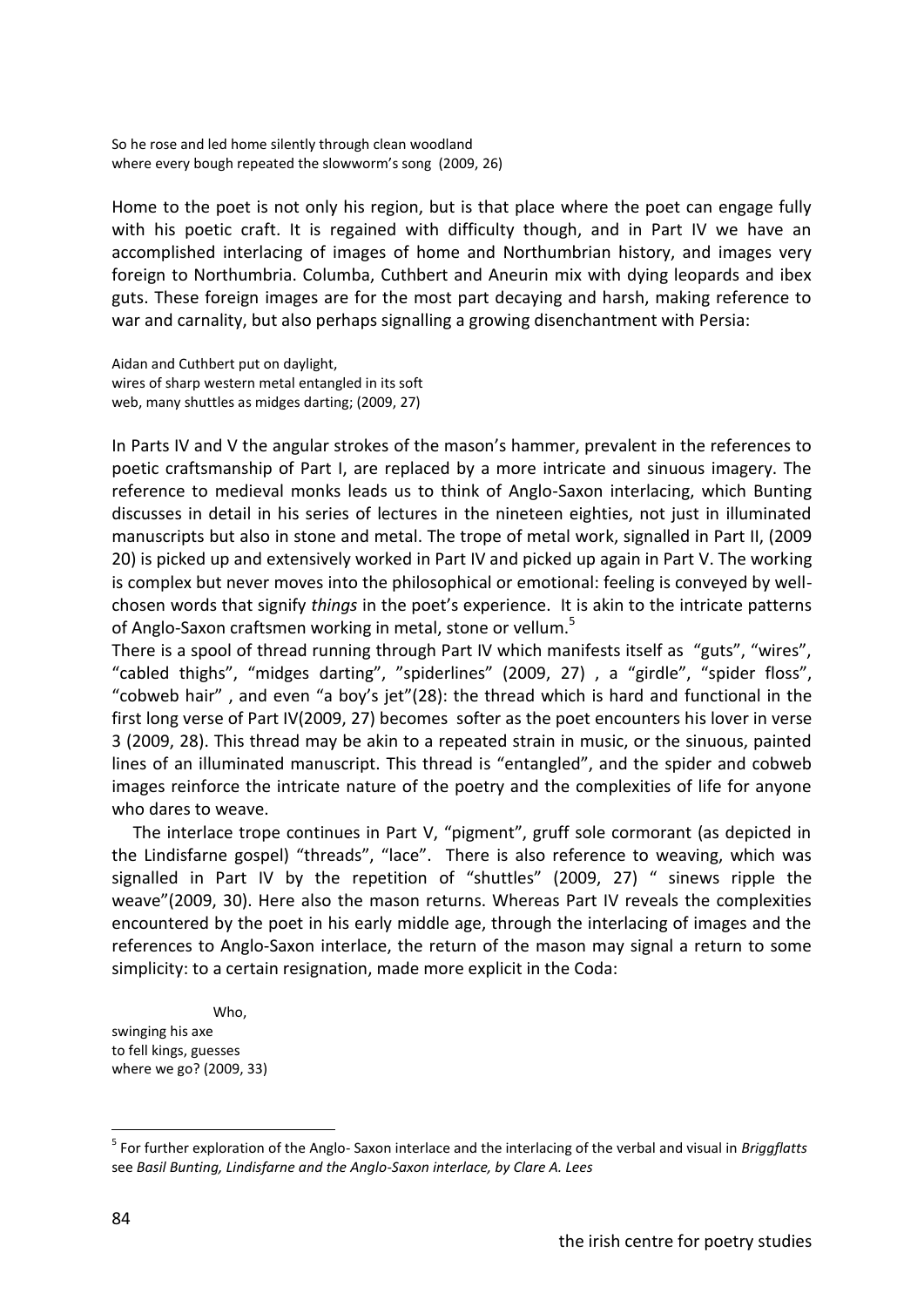His choice of words from the Germanic root in *Briggflatts* is a deliberate one and differs from his neighbours in 1960s Northumbria, as consciously chosen, (They had not been educated at boarding school nor spent years abroad in the company of poets), but there is strong evidence in *Briggflatts* of an emphasis on and comfort in dialect. There is also a sense in which Bunting's regionality is a political stance: an assertion of northernness:

Poets like Basil Bunting and David Jones should not be simply placed in an adjacent canonical space. Instead, the complex refiguring embedded- however unwittingly- in Kavanagh's notion of "parochialism" can be applied to them as to other works and figures. The "region" becomes not only the zone for an alternative politics, but also an imaginative space that can be made to enact temporalities and rhythms that differ from metropolitan rhythms. Regionality becomes a stance for poetry as well as a site for poems. Its investment in the linguistic registers and vocabularies of Northern England, its sharply carved stanzas and lines , and its harmonic densities make *Briggflatts* into a kind of sedimented epic, wherein the poet mimics a geological formation to an extent unseen in other twentieth century poetry. (Eric Falci, 2009, 204)

In *In Parenthesis* and *The Anathemata*, David Jones, like Bunting, uses historical events from his region or country, (in Jones' case Wales) to inform the present. Jones too had an interest in the craft of the past, particularly in the development of lettering: "He (Jones) maintains that the whole quality of a civilisation, or a culture, can be shown in a very short inscription, or derived even from a single letter. "(Bunting 1999, 8). *Briggflatts* has strong historicopoetic elements, fusing the life of Bunting with events from the past:

..of a man's life, interrupted in the middle and balanced around Alexander's trip to the limits of the world and it's futility....Those fail who try to force their destiny, like Eric; but those who are resolute to submit, like my version of Pasiphae, may bring something new to birth, be it only a monster.(Bunting, 2009, p40)

Bunting lays great emphasis on the history of the art and craft of his region: "Autumn is a reflection, to set Aneurin's grim elegy against the legend of Cuthbert who saw God in everything." $(1999, pxy)^6$ 

#### **Words**

1

The conscious use of Germanic root words may show a preference for spare, radiant language but may also be accounted for by the dialect which surrounded Bunting as he grew up. This may lead us to dismiss Bunting's use of dialect as a pose. However, in an interview published in the *London Magazine* in January 1971, the Northern English poet Ted Hughes makes explicit that which I believe is implicit in Buntings poetry: "I grew up in West Yorkshire. They have a very distinctive dialect there. Whatever other speech you grow into, presumably your dialect stays alive in a sort of inner freedom, a separate little self. Without it I doubt that I would ever have written verse." (Ted Hughes in interview) Hughes' "inner freedom, a separate little self" could be deemed a poetic space, created by the language and experiences which shape an individual. It may act as a seedbed for writing and define a person's relationship with their home region. In Part I Verse I of *Briggflatts* there are around fifty words. All but six are rooted in the Germanic word hoard. Germanic words are bold script, Italic words are italicised,( "Brag" is first found in Spencer):

 $^6$  Clare A. Lees refers to Buntings engagement with earlier Northern poetic and visual traditions as "a commonplace of modern scholarship" (2010, p111)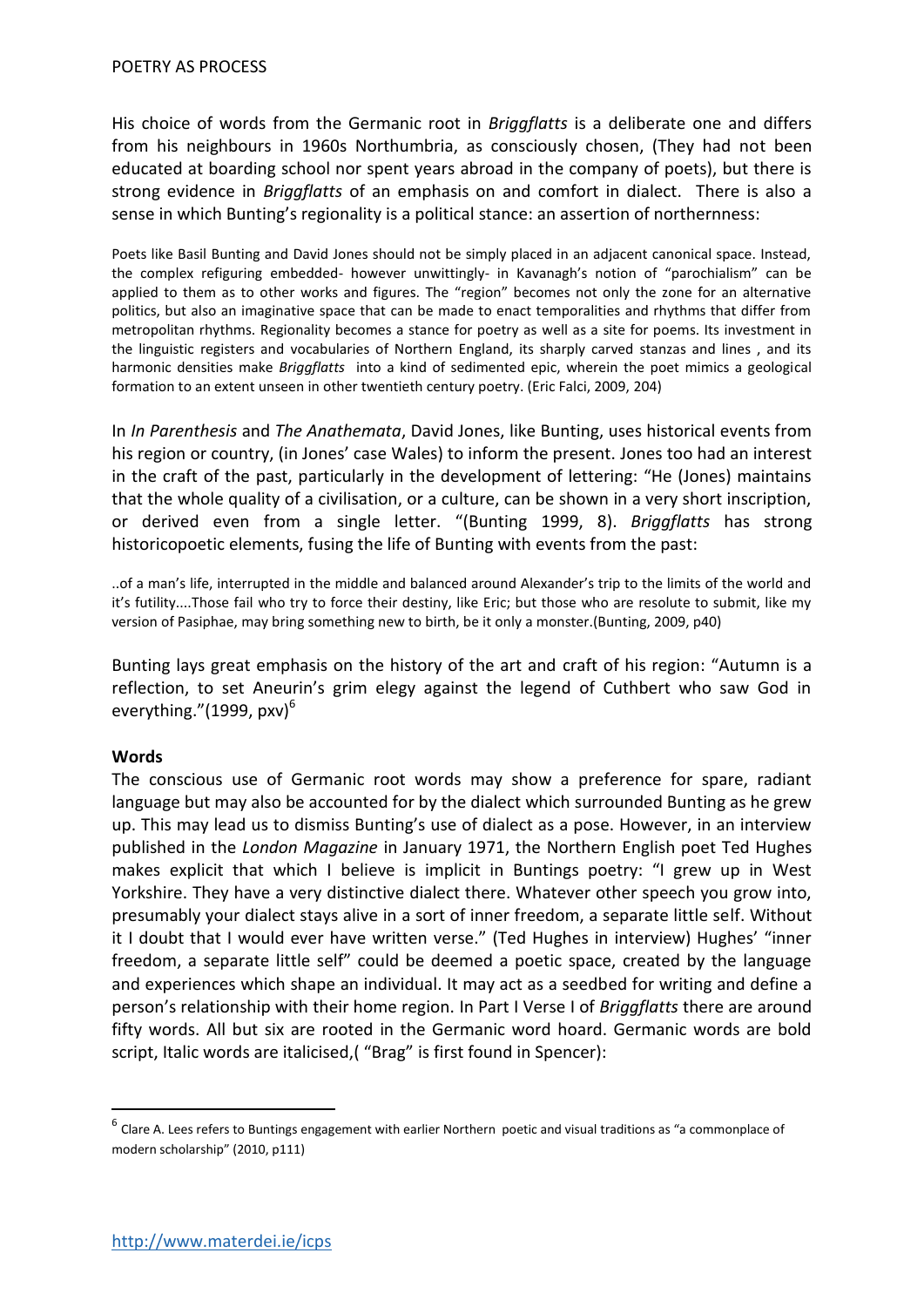Brag, **sweet** *tenor* **bull** *descant* **on Rawthey's** *madrigal* **each pebble its part for the fells late spring.** *Dance* **tiptoe, bull black against may** *ridiculous* **and lovely** *chase* **hurdling shadows morning into noon May on the bull's hide and through the dale furrows fill with may** *paving* **the slowworms way.** (2009, 13)

It is unlikely that Bunting arrived at this selection of Germanic root words without deliberation and his motivation may partly be explained by reference to the following reminiscence by Ezra Pound, who Bunting cites, along with Zukofsky, as a major influence:  $^7$ 

#### *Dichten* = *condensare*

I begin with poetry because it is the most concentrated form of verbal expression. Basil Bunting fumbling about with a German- Italian dictionary found that this idea of poetry as concentration is almost as old as the German language. 'Dichten' is the German verb corresponding to the noun 'dichtung' meaning poetry and the lexicographer had rendered it by the Italian verb meaning 'to condense' (1987, 36)

In spare and powerful Germanic root words, Bunting finds this condensing of images and ideas, generating simple language that is dense with meaning; evidently, Pound may have influenced Bunting here. In 1934 the American laid down ways in which words are given energy or "charged":

Nevertheless you charge words with meaning in three ways, phanopoeia, melopoeia, logopoeia. You use a word to throw a visual image on to the reader's imagination, or you charge it by sound, or you use groups of words to do this

Thirdly, you take the greater risk of using the word in some special relation to 'usage', that is, to the kind of context in which the reader expects, or is accustomed, to find it. (1987, 37)

Reading through the poem we see words carefully selected with all three ways in mind. It is instructive, to explore the words in *Briggflatts* that jar against the Germanic register. In the first verse of Part I, if we sift out those of Germanic root, we find words related to music: tenor; descant; madrigal. These may signal Bunting's belief that a poem is like a piece of music<sup>8</sup> and their context also conflicts with normal "usage" which charges the words with more significance (Pound's logopoiea).The opening lines "Brag sweet tenor bull/ descant on Rawthey's madrigal"(2009, 13) are lines of lasting power, which take hold of the mind rather like a compelling piece of music might. The words are charged in all the three ways recommended by Pound but "Rawthey" is also given significance amongst the Italic words of the second line. This immediately informs us that this is a poem of place. When spoken by Bunting it also informs us that this is a poem of dialect; the uvular "r" being particular to the North East. May is an important word here, and Bunting gives us a note: "May, the flower,

<sup>&</sup>quot;...but two living men also taught me much: Ezra Pound and in his sterner stonier way Louis Zukofsky." (2009, 44)

<sup>8</sup> See Chapter 3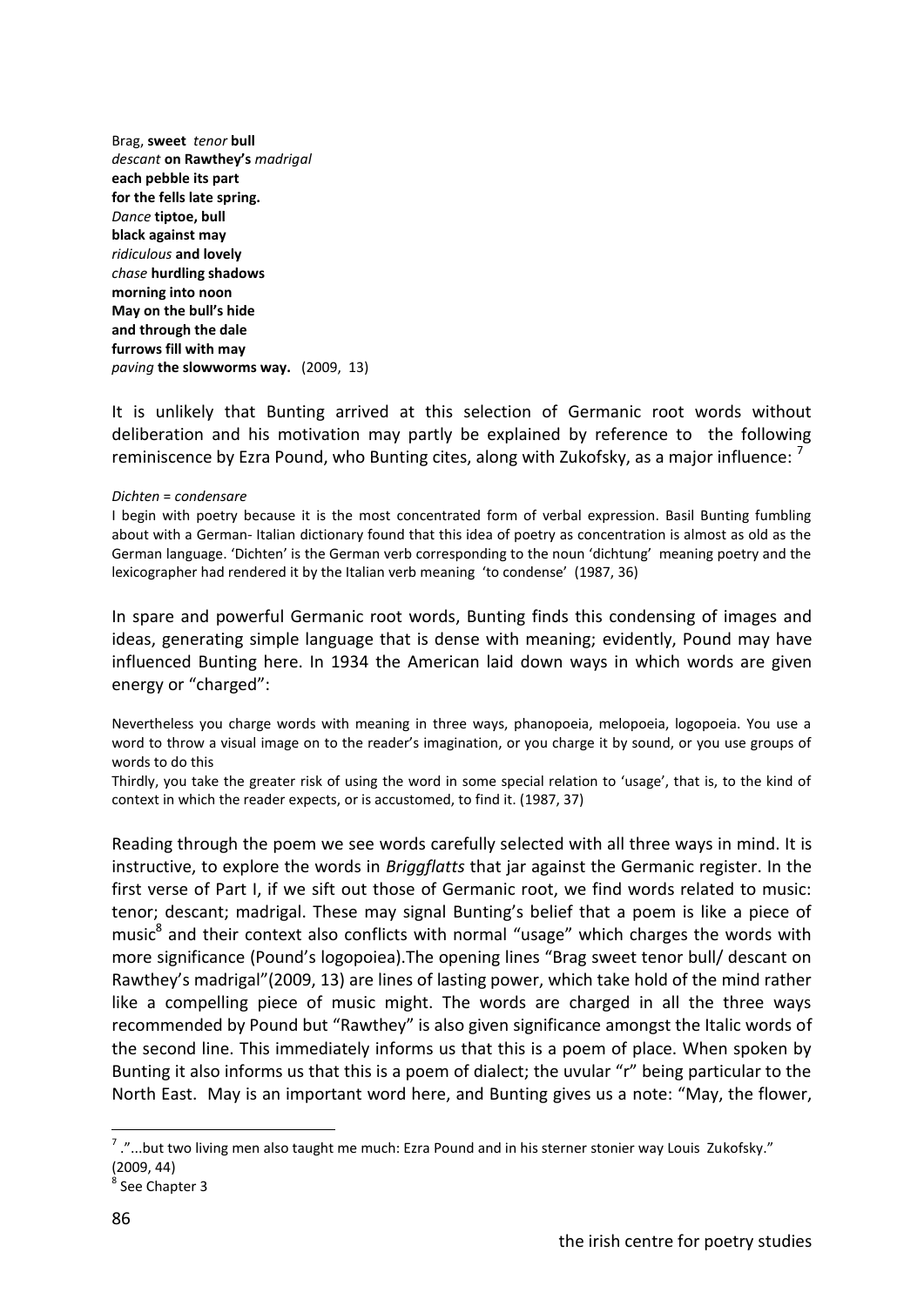as haw is the fruit, of the thorn" (2009, 37). It signals a thread which runs through Part I: May, Hawes, spring. This thread reinforces meaning. "Dance" and "chase" are from Old French. None of these words sound odd in terms of register. Dance itself is important in Bunting's poetics, as a precursor to poetry, and is an appropriate allusion in this first verse.<sup>9</sup> There are two words remaining from the Latin root: "paving" and "ridiculous". "Paving" is in itself important, reminding the reader that we are setting out on a path with the slowworm. Being a simple two syllable word serving as part of a common phrase "paving the way" it does not jar. However, the word that really stands out both in syllabication (four syllables) and in its change in register is "ridiculous". When one hears Bunting read *Briggflatts,* we hear this word spoken with affection as one would expect in a line "ridiculous and lovely". It can also be noted that in a stanza containing only five adjectives, two are contained in one line. This signals its importance: the bull is ridiculous and lovely, so is this part of the poem, so is youth: an older man( Bunting subtitles this poem "a biography") looking back on his youthful love. As a Latin scholar, Bunting would also be aware of the origin of the word "ridere" the latin for "to laugh". The bull is "ridiculous" but, man is the only animal that is risible: this poem explores the essentially human.

It may be that Bunting chooses Germanic root words from the North East of England because they "sound right", just as Italic words sound right in a Southern European landscape.<sup>10</sup>

It sounds right, spoken on the ridge between marine olives and hillside blue figs, under the breeze fresh with pollen of Apennine sage. ( 2009, 19)

Part II commences with a striking change in register and a contempt for self and those around him:

Poet appointed dare not decline to walk among the bogus, nothing to authenticate the mission imposed (2009, 17)

The (polysyllabic) contempt and estrangement, begun in verse 1 with "authenticate", is picked up in verses 2 and 3 with "calculate" and "elucidate". Some level of content returns with Bunting at sea and the Germanic root words again gather strength: "Thole–pins shred where the ore leans".(2009, 18) The fusion of Italic and Germanic root words in the short lines commencing "Win from rock", work well as a deliberate device to indicate that things are still out of kilter. While almost achieving the tone and register of Part I, they are actually a deliberate distortion of it:

No worn tool whittles stone; but a reproached uneasy mason

<sup>&</sup>lt;sup>9</sup> Referring to dance Bunting says "Poetry must arise very similarly......It is very closely related to music from its birth and both are tied ultimately to the body and its movements" (1999, p3)

<sup>&</sup>lt;sup>10</sup> Bunting speaking of Wyatt "You (will) have noticed how simple the language is. There are none of those Elizabethan mouth-filling polysyllables that mean so little." (1999 p46)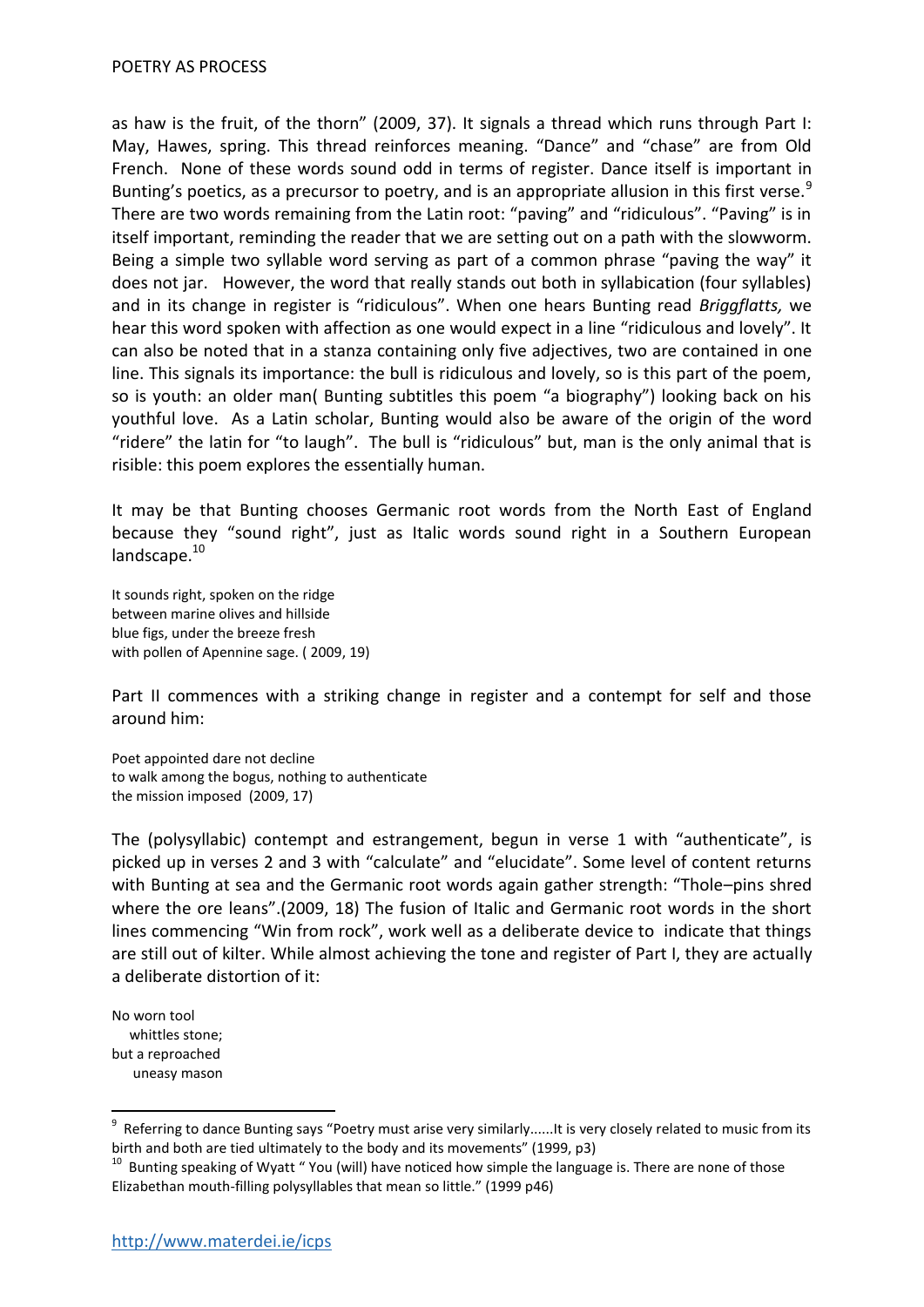shaping evasive ornament litters his yard with flawed fragments. (2009, 20)

These lines also demonstrate Buntings skill in empowering words from an Italic language root. "litters" has particular force, containing the idea of rubbish, the screwed up papers that may indicate failed poems, and the literary world. Parts IV and V show a Bunting returned to his homeland and a gradual return to the simple. The coda provides us with some of the simplest, sparest lines, with a simple *ababa* rhyming scheme, signifying a resignation that touches the "we" of the collectively human.

A strong song tows us, long earsick. Blind, we follow rain slant, spray flick to fields we do not know. (2009, 33)

As Bunting explores his coming of age in Part I of *Briggflatts*, he also self-consciously explores the language which shaped him, and asserts his commonality with the people of his region. He asserts a common world view with those from his area and even when far from home in Parts II and III; this commonality is always his reference point. Bunting's uses words as a device to indicate where he and his poem belong: Part I, as shown above, is almost exclusively written in Germanic root words, appropriate to the dialect of his area However, the further the poet travels from home and the more estranged he becomes, the more Italic words are used. Bunting's use of dialect is a self-conscious appeal to a common Northumbrian world view, as Eric Falci elaborates:

*Briggflatts,* published in 1965 after a long silence, is an intensely rooted poem, and uses the histories, mythologies, and geographies of Northumberland to evoke an "archipelago of galaxies" that encompasses a millennium and ranges from the farthest edges of the Celtic fringes and Scandinavia through Southern Europe to Asia ( Bunting 2001, 70).( 2009, 208)

Bunting had an agenda in his use of dialect. It is instructive to refer to Mark Scroggins on Zukofsky here:

The real problems of knowledge, as Zukofsky explores them in his poetry, lie in the social, interpersonal bases of our shared worldview, in the extent to which our communications one with another are made in the medium of a language that we have inherited and which shapes us. (1997, 9)

The words used by Bunting point to a desire to do many things: to use words "charged" in the three ways that Pound identifies; to celebrate the North,<sup>11</sup> and in particular Northumbria; to provide language that is spare and musical and to place the poem on that continuum of northern creativity which, according to Bunting, stretches back to the Lindisfarne Gospels.

 Bunting has a skilled and considered use of language. Like the mason, who "lays his rule/at a letter's edge/ finger tips checking", (2009, 13) Bunting, like any good poet,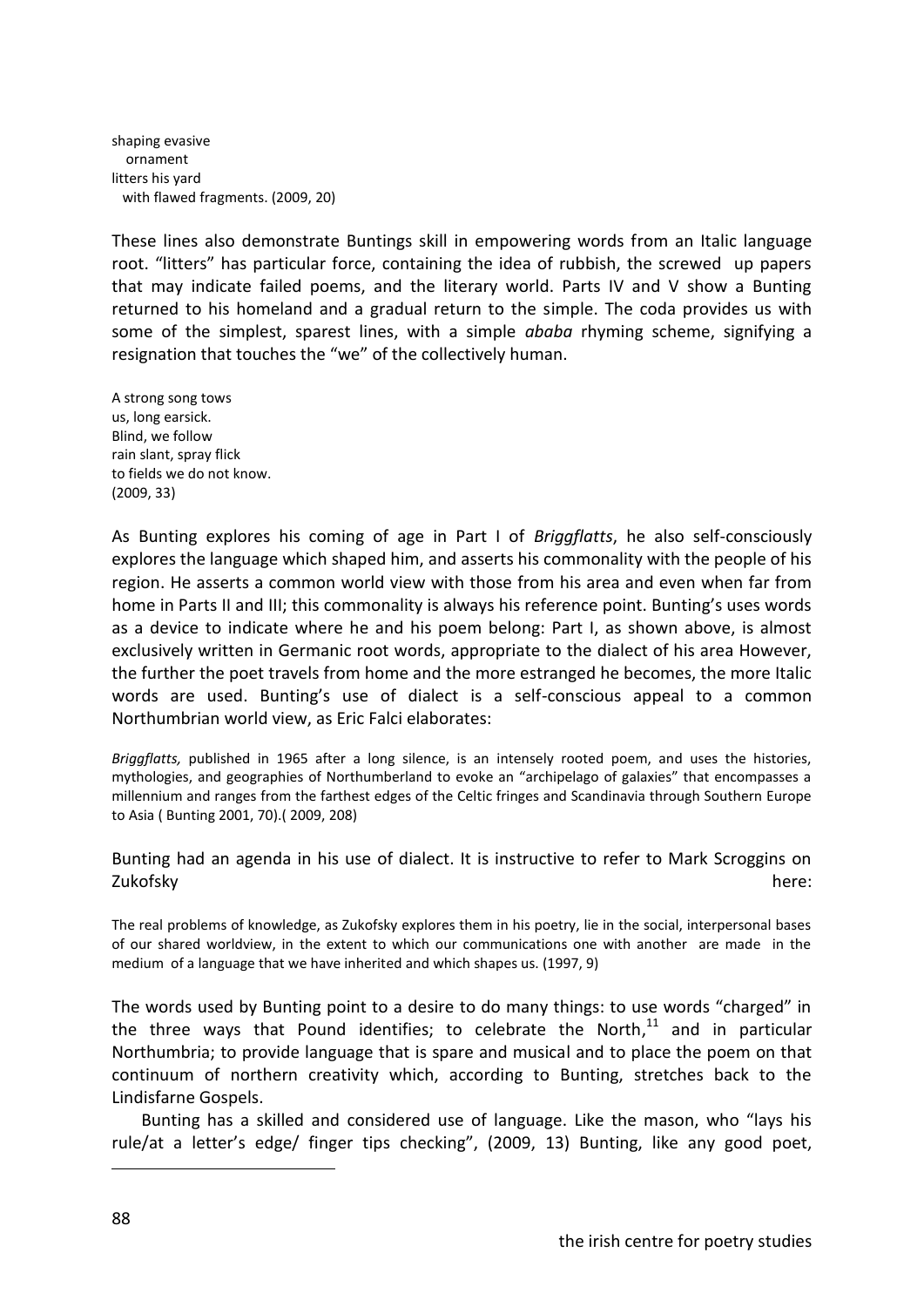carefully checks each word. The tone and radiance of the Germanic root word hoard of Northumbria is Bunting's rule. When the poetry runs straight along this line, then, it portrays a poet true to himself and to his region. When the language deviates from this Bunting is skilfully using italic words in a new way, usually with a change in usage which allows us to look at the word afresh, or to denote a shift in region, signalling that things are out of kilter, and the poet and poem are far from home.

#### **Performance**

"....lines of sounds drawn in the air which stir deep emotions which have not even a name in prose. This needs no explaining to an audience which gets its poetry by ear." (Basil Bunting. 2009 p42)

On 22nd December 1965 Bunting read *Briggflatts* in public for the first time in a venue that was once the home of a craft guild:

Up a cobbled back lane in Newcastle, where the ventilators of Stowell Street expel the cooking smells of the Orient, squats the Morden Tower. It forms part of the 13th Century City Walls and in the early 17th Century was the meeting place of the Company of Glaziers, Plumbers, Pewterers and Painters. ( David Whetstone, 2004)

Photographs taken at the time show a small simple room with most of the audience seated on the floor. This was far from a regional backwater however. Allen Ginsberg read at Modern Tower in 1965 and wrote an enthusiastic and amusing (if somewhat flowery) account of his night there:

A crowded evening, candles, incense, music, beautiful-bodied company, stone walls, Pickard with the haircut of a valiant magician's attendant in charge of the Tower's rare library, Bunting the master himself smiling in the fete-oso I gave the most complete reading of my own written work that I ever vocalised in one evening. Knowing the minds and ears were fine, (or among the younger folk, if inexperienced, tenderly open), I began at my beginning as a poet and read past midnight all the scribbling I had done for a decade.(Ginsberg, 1968)

The first reading of *Briggflatts* took place within months of the Ginsberg reading and one can imagine the atmosphere to be very similar. Bunting's reference to an audience "which gets its poetry by ear" can only be aspirational. Most if not all of Bunting's audience at Mordern Tower would be more used to getting its poetry by reading, but as Ginsberg says "the minds and ears were fine" and the minds of the "younger folk" were open. It is apt that the ancient home of a craft guild should echo with images of craft in the carefully crafted words of Bunting. A fine example of "Then is Now." (2009, 32), and is wholly appropriate for a poet who sees his work on a continuum with a Northumbrian past.

Was Bunting a performance poet? He would be in absolute agreement with performance poets as to the value of the spoken word and the emphasis on sound. In a paper on Performance Poetry in 2011, David Lordan states

In simple chronological terms performance poetry has an absolute predominance over page poetry. The defining feature of performance poetry is its orality and for 99.99 % of human history is a history of oral culture. That is the only poetry was performance poetry. It is so-called page poetry which is the stranger in the house of poetry.<sup>12</sup>

Thus far we can imagine David Lordan's views on poetry as performance to be similar to

<sup>12</sup> David Lordan, unpublished, *Performance Poetry* ' Mater Dei Institute seminar 2012 ,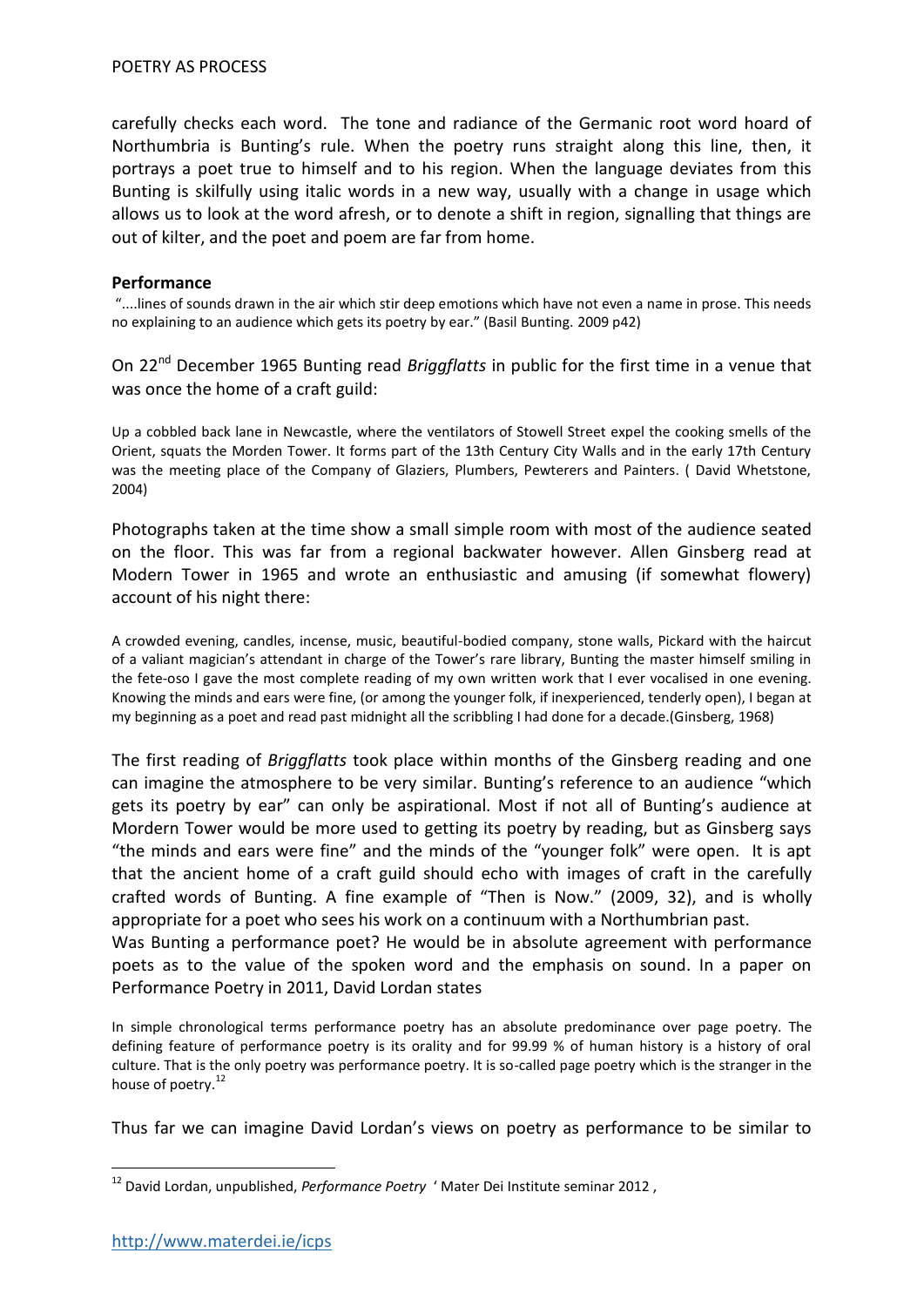those of Bunting. When considering possible views on poetry as performance in the sixties it is instructive to consider the following statement by Ginsberg regarding his poem, *Kaddish*:

I have read this huge poem aloud only three times. The first reading of the complete text was for *The Catholic Worker* after they opened a new salvation centre near the bowery in 1960. I didn't read the whole poem aloud (except once to Kerouac in my kitchen) in public again till the occasion of the recording at Brandeis University Nov 24th 1964.

I've done it only once since then a year later in Morden Tower, Newcastle, England for a small group of longhaired kids in the presence of the greatest living British poet Basil Bunting. I was afraid that reading it over and over, except where there was a spiritual reason, would put the scene into the realm of performance, an act, rather than a spontaneous poetic Event, happening, in time." (Ginsberg, 1966)

Ginsberg quickly exchanges the word performance, which also has connotations of musical performance, for "act" which smacks of the circus. For poets such as Ginsberg, at least, reading poetry aloud had nothing to do with performance, which had negative connotations. It may be that Ginsberg is so disdainful because of the sensitive subject matter of *Kaddish*. Bunting, while not quite so particular, still responded negatively to the idea of acting a poem, but was also disdainful of certain poetic affectations. After disparaging some poets who "lack voice" or "lose the swing of the metre" (2009, 43), he scorns those who have mannerisms "such as the constant repetition of a particular cadence, producing an effect rather like the detestable noise parsons make in church." He also has words of caution for actors who "cannot bear to leave their beautiful voices in the dark, they must use the whole range on poems that need only a short scale. He concludes " ....actors and poets alike, if they but speak the lines, will give you more of a poem than you can get by reading it in silence." It must also be noted that Bunting himself had a stylised delivery of his verse, which was quite different than his ordinary speech but was nevertheless more natural than some of his contemporaries.

 When Bunting speaks of "lines of sounds drawn in the air which stir deep emotions which have not even a name in prose." we get the impression of an actively listening, but otherwise passive, audience. In the same paper quoted above, Dave Lordan describes a more active audience for performance poetry: "At times poetry performance- precisely because its orality, accessibility, thematic adaptability and potential for audience interactivity becomes completely integrated into the *modus vivendi* of an emergent community."

Bunting grappled with ideas of sound and meaning, at times appearing to assert that poetry has no meaning if not spoken aloud: "Poetry lies dead on the page, until some voice brings it to life, just as music, on the stave is no more than instructions to the player."(2009, 42). For Bunting the poetic event is primarily an auditory experience. He later struggles to clarify this: " I've never said that poetry consists only of sound. I said again and again that the essential thing is sound."(2009, 44)

The interactivity with audience which Lordan attributes to contemporary performance poetry might have been novel to Bunting, but photographs from Mordern Tower of Bunting with Ginsberg shows his obvious enjoyment of Ginsberg's mammoth performance there in 1965. Ginsberg's anecdote of that night tells of Bunting's advice: "Certainly happy circumstances for a poet, and happier to hear Buntings concern 'Too many words, condense still more' which altered my own poetic practice slightly towards greater economy of presentation."

#### **Music**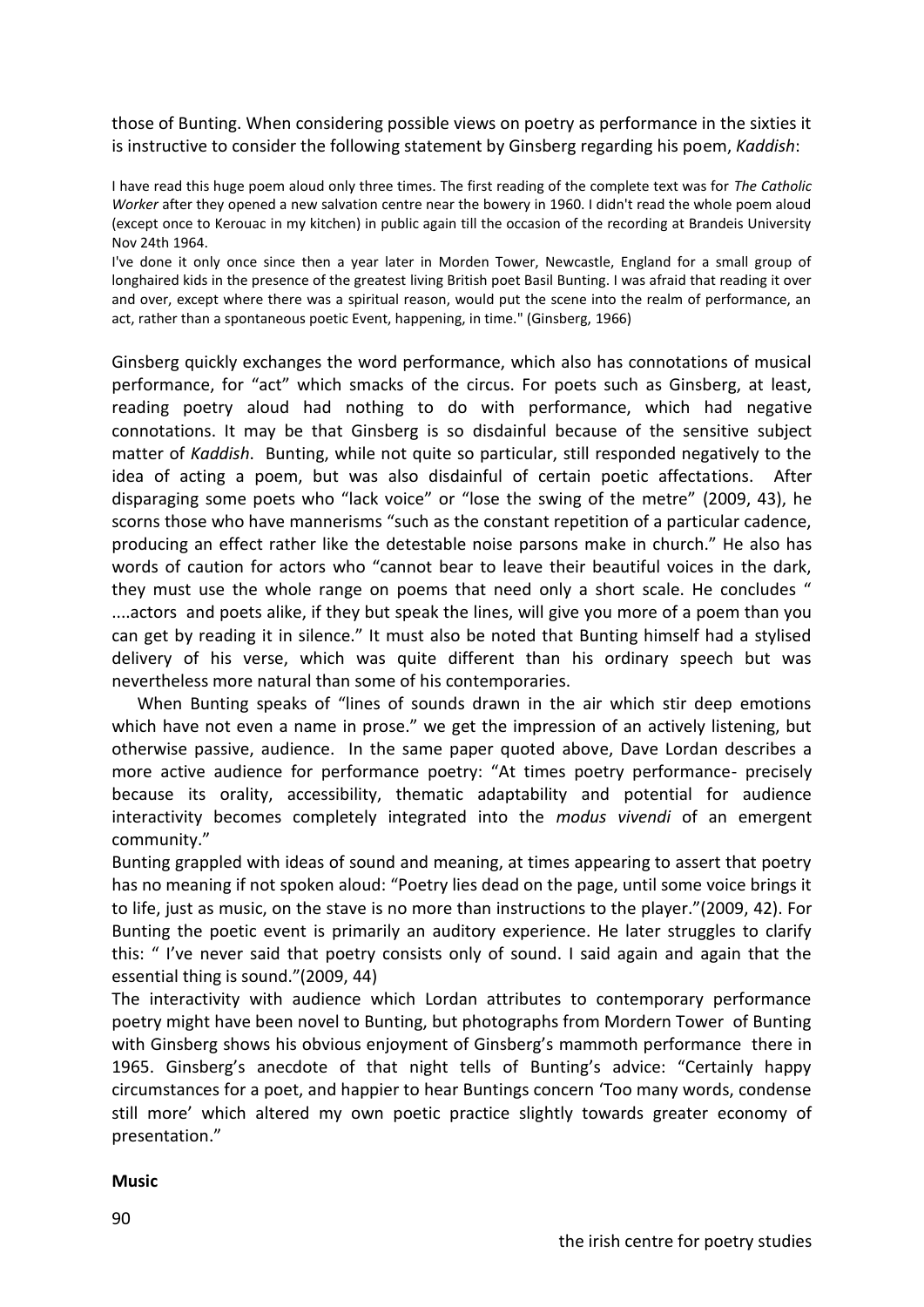#### POETRY AS PROCESS

Bunting has read *Briggflatts* with Scarlatti's Sonata in B minor L33 as musical accompaniment and has stated that the poem is influenced by the Lindisfarne gospels and Scarlatti's L33. Both these works create an intricate effect, one visually in the illumination used, and one musically: Scarlatti's. L33 is a beautiful example of baroque counterpoint, its minor key sets a plaintive tone and the interweaving sinuous instruments can be heard independently. This works well because of the strength and beauty of the *cantus firmus*  (main melody). There is a strong harmonic cadence to signal a firm ending to the piece.

 To read *Briggflatts* with Scarlatti's sonata in the mind is to gain further understanding of the poem. The tone of *Briggflatts* is sombre from the outset, as is any music in the minor key. The life of the poet, the strong sense of place and the search for home is the *cantus firmus* , the main melody which is constant through the poem. This is a simple, human, evocative feeling with which the poem is charged. Similarly L 33's *cantus firmus* is evocative and easy to access, a melody that one can find oneself humming and which never disappears throughout the sonata. The final bars of Scarlatti's piece provide a strong harmonic cadence, a feeling of resignation and rest and of finality. The Coda in *Briggflatts*  has a similar mood. In 1989 Bunting described this mood as "man is contemptibly nothing and may live content in humility" (2009, 40) yet the Bunting of 1965 picks up the small suggestion of something more, in the final bars of L33 as he ends this resignation on a question "... Who / swinging his axe/to fell kings, guesses/where we go? (2009, 33)

 In baroque counterpoint the main melody is joined by other voices and instruments which interweave with it, sometimes in unison, sometimes following the main melody, sometimes contrasting with it, almost always, in Scarlatti's day, in consonance with the notes of the main melody.

Bunting expanded on the musicality of his poem in a radio interview with Hugh Kenner in nineteen eighty:

....[was] the notion of a sonata, where two themes which at first appear quite separate, and all the better if they are strongly contrasted.....gradually alter and weave together until at the end of your movement you've forgotten they are two themes. And that struck me when I was very young as a form that poetry should and could exploit. (1999, 207)

The complimentary themes in *Briggflatts* of craft and poetic craft, provide a consonance with the main melody or theme of life, place and search for home which plot Bunting's personal history. The historical theme of people, objects and events in Northumbrian (and western) history, something we might not expect to see in "An Autobiography" (the subtitle of the poem), provides a certain dissonance and adds hugely to the texture of the poem. The tone of Part II conveys the poet's estrangement from his surroundings and the historical images are similarly dissonant.

 The figure of Eric Bloodaxe, a Viking King of Northumbria, may assert a strong Northumbrian identity but also signals violence and betrayal. The decay picks up on the trope of rot in Part I and violence signals images of war in Part III, as well as Bunting's personal betrayal by Lord Astor ( the "Hastor"of Part III) who put an end to Bunting's career as a foreign correspondent. Bunting weaves seemingly disparate themes together, but, as in counterpoint, allows us to hear all the voices moving together. By the coda we have become used to the historical images and the return to the image of the king and the axe, couched in simple language, does not seem out of place but seems to add to the feeling of resignation. I believe that, in the Coda, Bunting does achieve the weaving together of themes so that the reader/ listener forgets they are separate. The Coda is simple but dense, fusing historical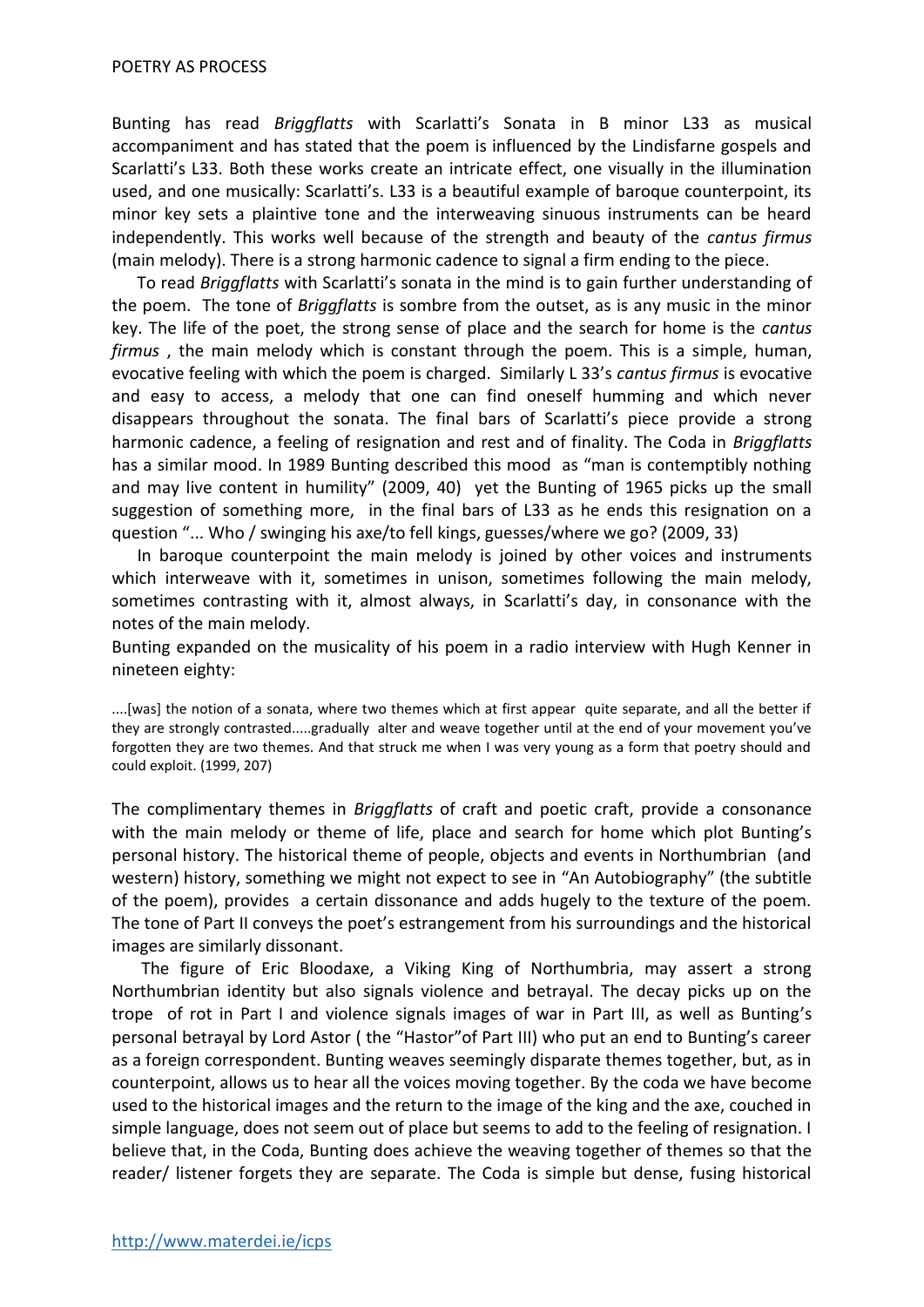images with those of the sea and human emotion, perhaps the emotion which has "not even a name in prose" as Bunting asserts in the quote which begins this chapter. Here again and finally, Bunting reminds us of the importance of the ear, and of the music of the poem. Part III, which Bunting's diagram indicates is pivotal, provides a most dissonant music, underscoring the poet's estrangement. This dissonance grows to a discordant pitch as Bunting fills the verses with clashing images.

The *cantus firmus* of place, life and home is strong here, and again in the sombre tone of B minor, other voices almost work in unison with it, but can still be heard: "slither" reminds us of the "slowworm" whose path we follow in Part I, and the "charred hearths" return to the trope of decay. The sea voice continues but raises dissonant notes ".....grey marshes/ where some souse in brine/long rotted corpses" the salt freshness of the sea becomes a brine for corpses and the sombre tone of the poem now becomes a powerful discord as the poet piles up images of cannibalism and the horror of war. We get the sense that these too are life experiences of the poet and that the *cantus firmus* has become loud and raucous here. For Bunting such discordance was another weapon in the poetic arsenal.

 Bunting's pivotal position in the development of Place Poetry in the twentieth century is widely acknowledged, "In Bunting's wake came a series of important works in the 1970s and 1980s that reconceptualised poetry's involvement with the landscapes and locations of "coiled, entrenched England" (Hill 2000:112).There is no doubt that Basil Bunting helped to further the now widely accepted view of poetry as craft, as well as the use of simple, charged language as part of that craft. We may refer back to his early "collaboration" with Zukofsky, Williams and others, "...I have chosen to stress what might be called an Objectivist continuum running through modernism. The phrase refers both to a literary movement launched in the early 1930 and to a general tendency to toward objectification in much modernist and postmodern poetry" (Davidson, 1997, 23) Davidson's "movement" may be too firm a word but it is undoubtedly true that the *Objectivist Anthology* and the later works of Bunting and his fellow poets in that collaboration, did much to further "a general trend towards objectification." (Davidson, 1997, 23)

 In Bunting's emphasis on sound, language and music, and his insistence on poetry being spoken aloud, he also has something to say to present day spoken word and performance poets and to the more experimental poetry of the twenty first century:

Poetry is seeking not to make meaning, but beauty; or, if you insist on misusing words, its "meaning" is of another kind, and lies in the relation to one another of lines and patterns of sound, perhaps harmonious, perhaps contrasting and clashing, which the hearer feels rather than understands..." (2009, 4)